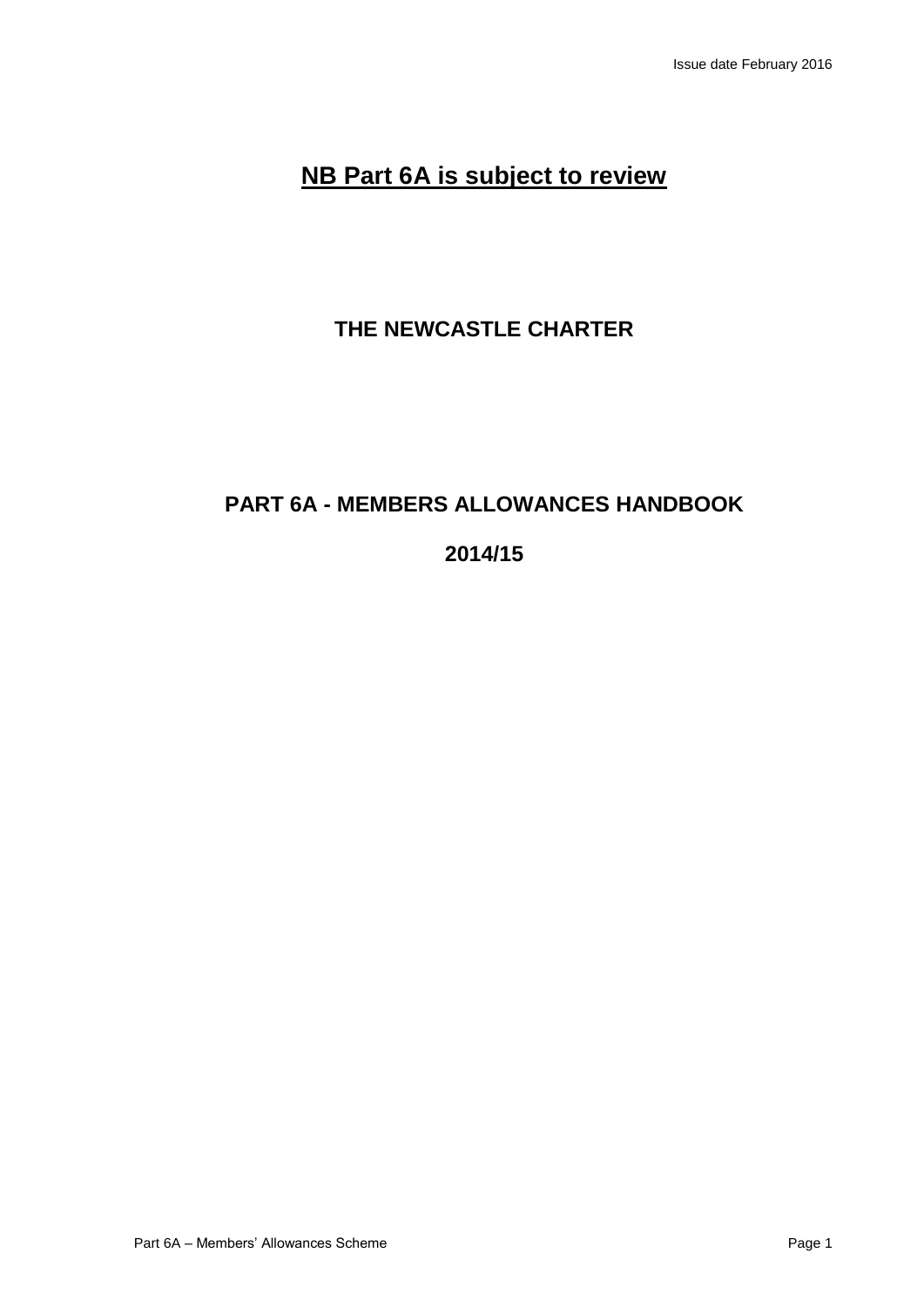# **CONTENTS**

- 1. INTRODUCTION
- 2. MEMBERS' ALLOWANCES
- 3. TRAVEL AND SUBSISTENCE ALLOWANCES
- 4. OTHER EXPENSES
- 5. CHANGES TO THE MEMBERS' ALLOWANCES SCHEME
- 6. HOW TO CLAIM
- 7. CONFERENCES, SEMINARS AND OVERSEAS VISITS
- 8. CASH ADVANCES
- 9. CAR LOANS
- 10. TAXATION
- 11. INSURANCE
- 12. ELECTED MEMBERS' HOMEWORKING POLICY
- 13. CONTACTS
- APPENDIX 1 (MEMBERS' ALLOWANCES)
- APPENDIX 2 (APPROVED DUTY)
- APPENDIX 3 (TRAVEL AND SUBSISTENCE ALLOWANCES)
- APPENDIX 4 (DEPENDANTS' CARERS' ALLOWANCES)
- APPENDIX 5 (PROTOCOL RE: AUTHORISATION OF MEMBERS' CLAIMS FOR ALLOWANCES AND EXPENSES)

APPENDIX 6 (TAXATION)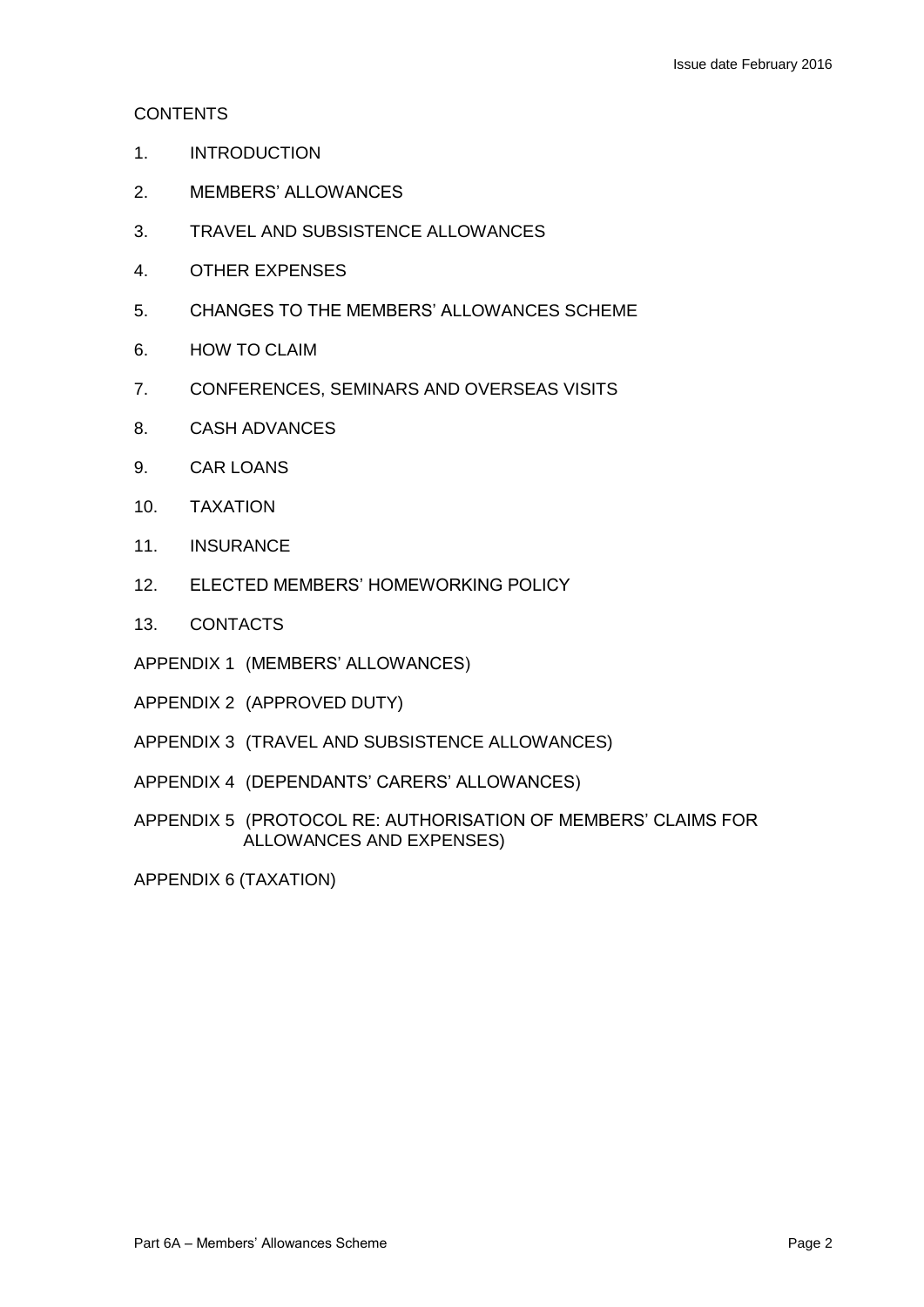#### 1. INTRODUCTION

- 1.1 This booklet sets out the details of the City Council's Scheme for paying allowances and for reimbursing members for the expenses they incur in the approved pursuit of legitimate City Council business. It also explains other matters such as the rules and procedures for conference attendance, foreign travel and car loans.
- 1.2 Information on taxation of members' allowances and expenses is given in the booklet together with details of insurance cover.
- 1.3 The booklet aims to spell out clearly the rules for claiming allowances etc. and the procedures and practices members should adopt. This is in order to protect them and the City Council from future problems in relation to tax, national insurance, etc. and to advise members on their entitlement. It is not meant to deter members from claiming their legitimate allowances and expenses.
- 1.4 Members should note that details of the payment of their allowances (including expenses) have to be made available for public inspection. All payments are made direct into each member's bank account other than in cases of hardship.
- 1.5 Hopefully the booklet is self-explanatory. However if members have any questions about any of the issues it raises or about how to claim allowances etc. they should get in touch with one of the officers listed in the Contacts Section of this booklet.
- **2.** MEMBERS ALLOWANCES
- 2.1 There are 2 types of members' allowances:

Basic - An annual allowance of £8,775 is paid to each member. This includes the £500 paid to members prior to April 2010 as a separate Communications Allowance.

Special Responsibility - An additional allowance is paid to those members who hold certain positions within the City Council (these are listed at Appendix 1).

So each member is entitled to receive a basic allowance and in addition some members are entitled to receive special responsibility allowances.

2.2 Only one special responsibility allowance is paid in full per member. Special Responsibility Allowances for any other positions held for which payment is made are paid at 50%.

# **2.3.1 Co-optees' Allowance**

An annual allowance is paid to a Co-optee as specified in Appendix 1. This reflects the commitment which they undertake as members of committees. The same provision in respect of pro-rata payments applies as for members (see Section 6). Only one co-optees allowance is paid in full per member. Special Responsibility Allowances for any other positions held for which payment is made are paid at 50%.

### 2.4 **Pensions**

All Members are eligible to join the Local Government Pension Scheme in accordance with the scheme made under section 7 of the Superannuation Act 1972. The standard contribution rate is 6% of allowances which have been deemed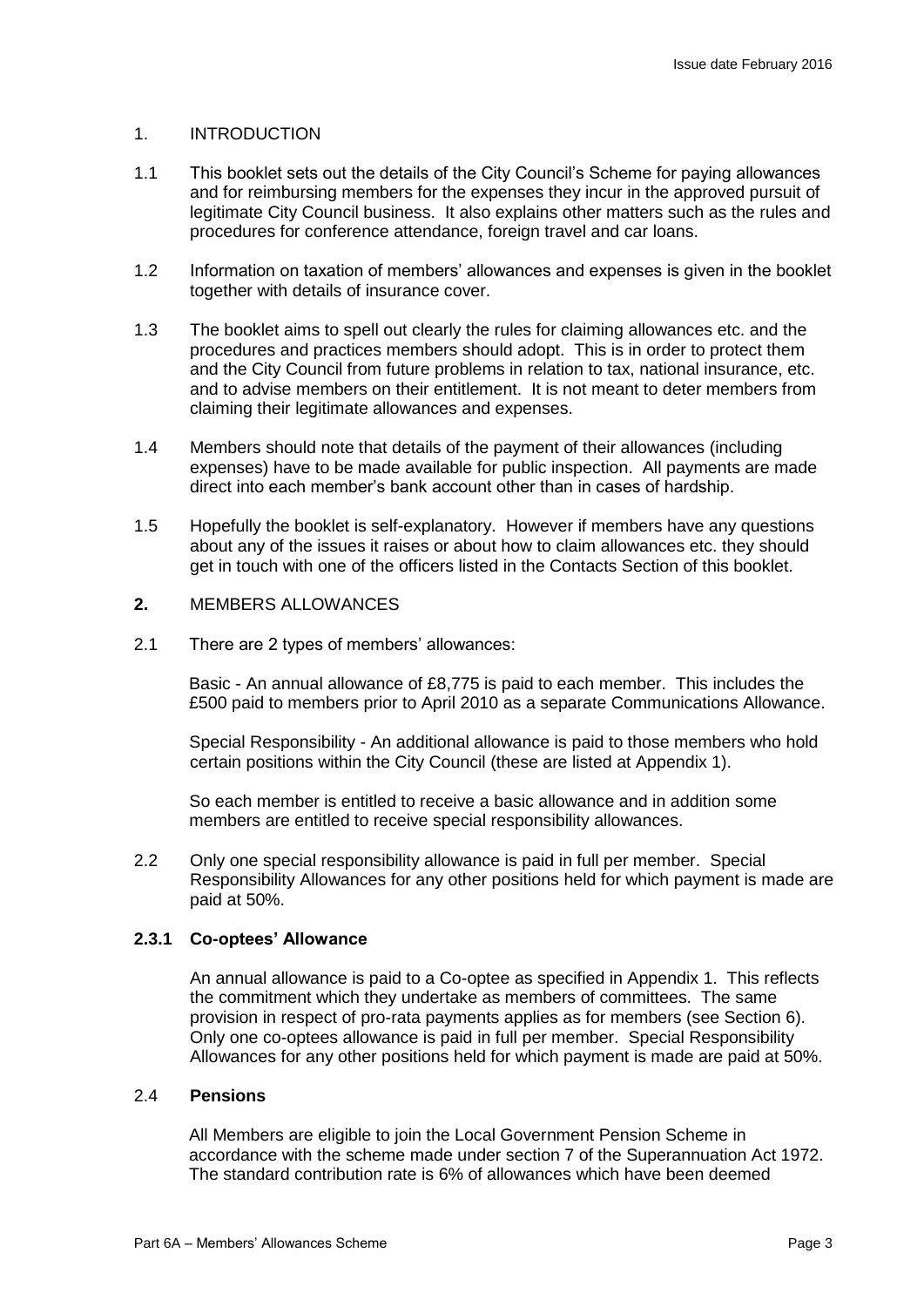pensionable i.e. basic allowance and special responsibility allowance. If Members are tax payers they will get tax relief on their pension contributions. The City Council will pay the balance of the cost of providing Members' benefits under the Superannuation Act 1972.

As the Local Government Pension Scheme is contracted – out of the State Second Pension (S2P), Members under state retirement age will pay reduced National Insurance contributions.

Members' pension benefits will be calculated on a career average pay. The career average pay is based on the pensionable allowances Members have received whilst a member of the Pension Scheme.

- **3.** TRAVEL AND SUBSISTENCE ALLOWANCES
- 3.1 Travel and subsistence allowances will be paid to members and co-opted members in respect of approved duties (see Appendix 2). Appendix 3 provides more detail, and should be read in conjunction with this section when claiming.
- 3.2 Reimbursement of travel expenses is in respect of costs that would not otherwise have been incurred were it not for the approved duty.
- 3.3 It should be noted also that any travel expenses can only be claimed if the travel was undertaken solely for the purpose of the approved duty and was actually incurred (but see Appendix 3). So for example a member who lives in the outskirts of the City but works in the town centre and travels in to work every day cannot claim travel expenses from home if he/she goes from work to a meeting at the Civic Centre.
- 3.4 All travel by train must be booked in advance through the Travel Office (via the Service Manager Democratic Services) who will use the Authority's appointed travel agent (and thereby obtain maximum discount). No individual travel arrangements should therefore be made by members. This would include all plane and boat journeys.
- 3.5 The Council can purchase senior railcards for the members over 60 as cardholders can save 1/3 on most rail fares.
- 3.4 Members may as an alternative to public transport claim car mileage for return journeys of 100 miles or more in total. However, in order to do this it must be demonstrated in advance that this represents the cheapest option. Further details about this are given at Appendix 3.
- 3.5 Members should normally travel by the most direct route.
- 3.6 To qualify for the payment of subsistence allowance, members must be engaged on an approved duty, the level of payments being based on length of absence from the Member's home and reflecting actual costs incurred.
- 3.7 Reimbursement is for subsistence expenses that would not otherwise have been incurred, were it not for the approved duty.
- 3.8 If a meal or accommodation is provided either free of charge or is paid for in advance by the Authority (e.g. as part of a conference fee), members are not entitled to claim subsistence allowances.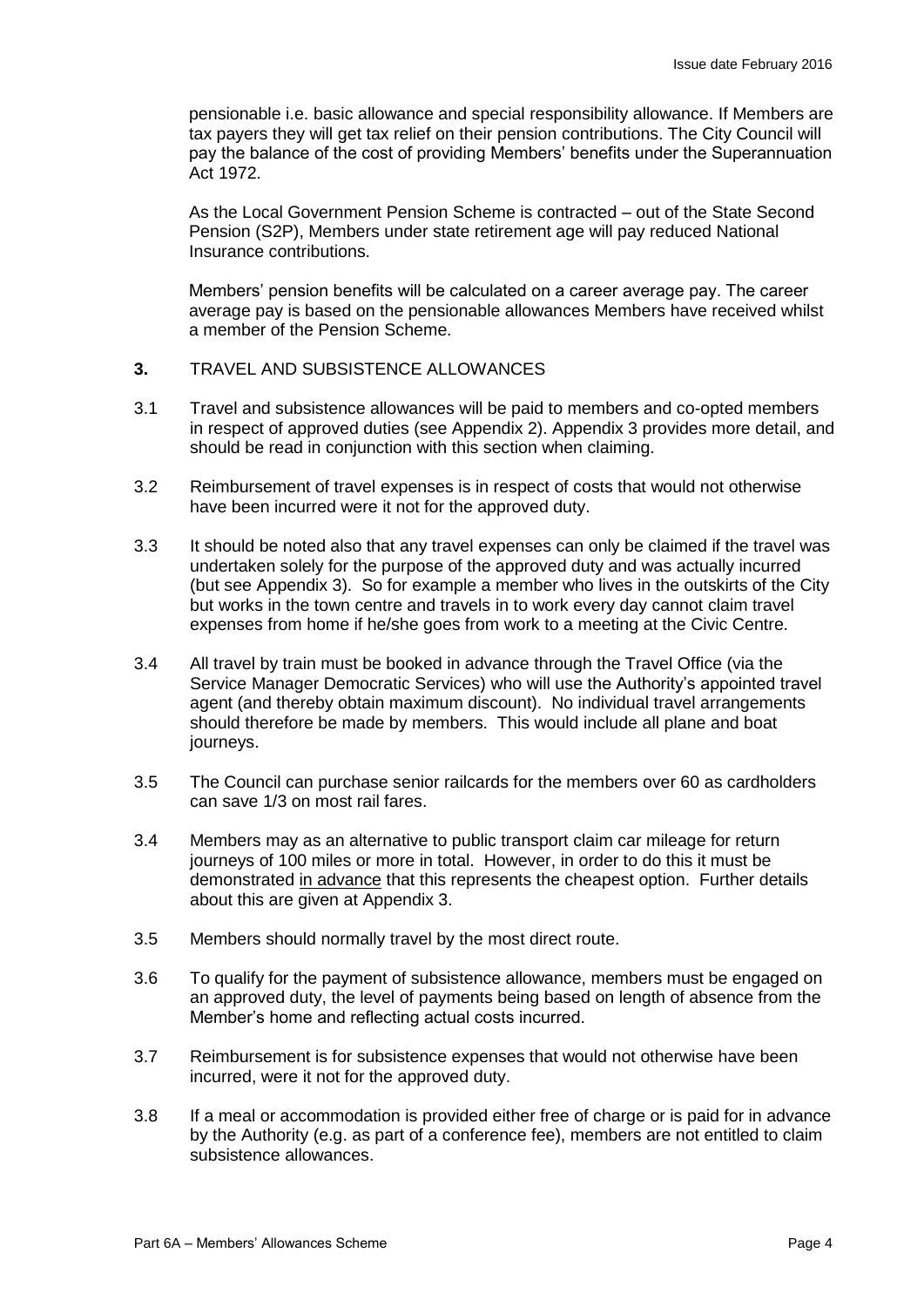- 3.9 All claims for travel and subsistence allowances must be supported by receipts or some other form of written authorisation.
- **4.** OTHER EXPENSES
- 4.1 Ward Surgeries

Owners of buildings used for members' surgeries can charge for this service. The relevant member should pass the invoice to the Service Manager Democratic Services who will arrange for payment direct to the owner.

4.2 Telephone and IT Costs

The City Council will reimburse members for the installation of telephones used solely for Council business. Members previously received a communication allowance of £500 per annum as a contribution towards the costs incurred in using their telephones and PC's or laptops for Council business. This now forms part of the Basic Allowance and is subject to tax and NI. This provision does not apply to co-opted members.

4.3. Dependents' Carers' Allowance

An allowance will be paid to each member who needs to incur the expenses of arranging for the care of their dependants while undertaking those duties specified in Appendix 2. These payments will relate to actual expenditure up to £7.55 per hour and subject to observing a protocol on the claims procedure. This is set out in Appendix 4.

- **5.** CHANGES TO THE MEMBERS ALLOWANCES SCHEME
- 5.1 Any changes to the Members Allowances Scheme require approval by full Council having regard to recommendations from the Independent Remuneration Panel.
- 5.2 Members must submit claims for dependants' carers' allowance, travelling and subsistence allowances and co-optees' allowances within 1 month from the date on which the entitlement to the relevant allowance arises and use the standard preprinted form.
- 5.3 The Service Manager Democratic Services and Standards Committee (on a reference by the Service Manager Democratic Services) will have delegated power to permit claims to be paid outside this period in exceptional circumstances.
- 5.4 Members should note that payment of allowances will only be paid in accordance with the Members Allowances Scheme and as stated in this handbook.
- 5.5 The Members Allowances Scheme is made in exercise of the powers conferred by the Local Authorities (Members' Allowances)(England) Regulations 2003 as amended.
- **6.** HOW TO CLAIM
- 6.1 Basic and Special Responsibility Allowances

You need do nothing in respect of these two allowances. They will be paid direct into your bank account from the start of each Municipal Year in twelve monthly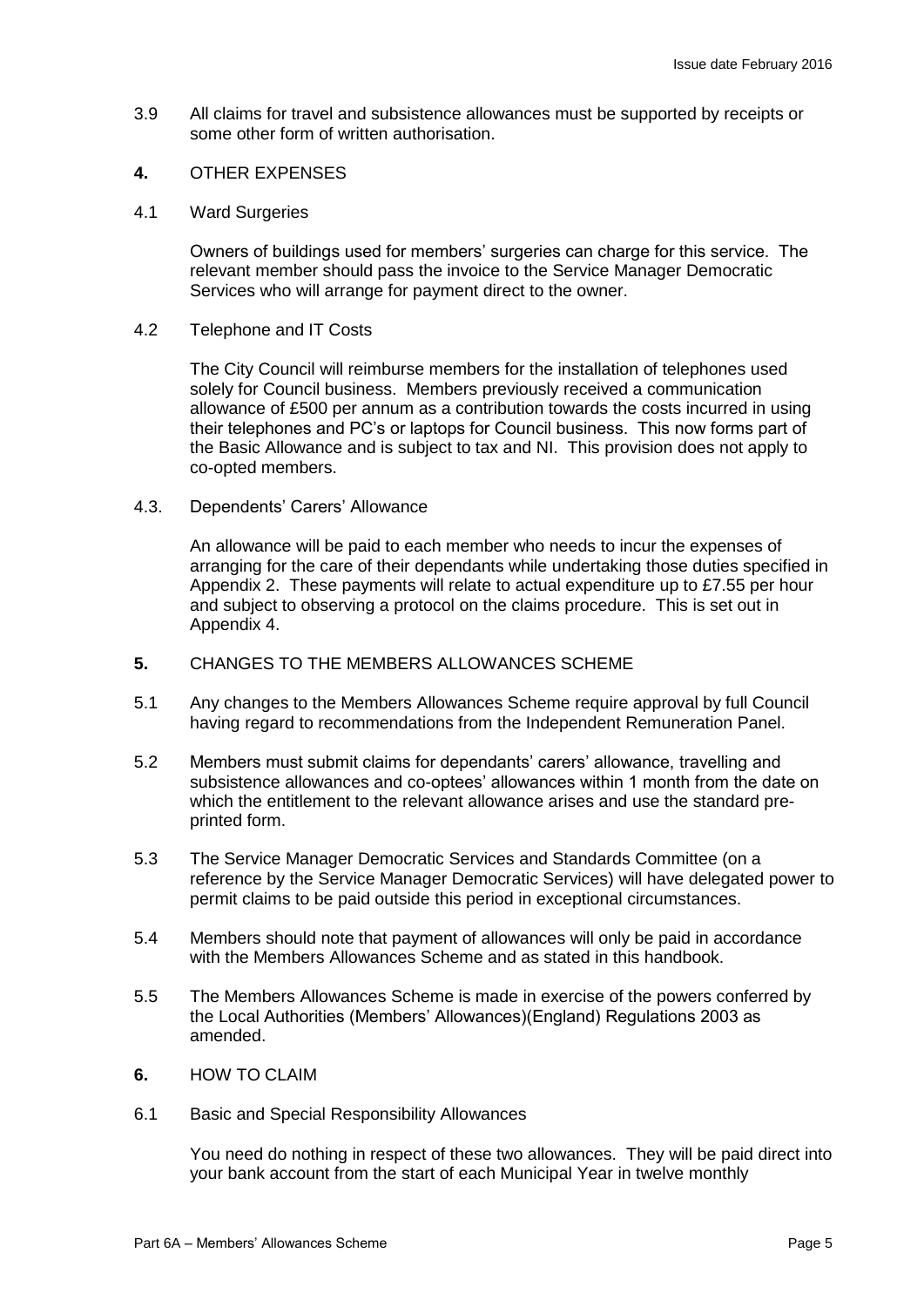instalments. You should note that the first monthly payment may be adjusted slightly to bring the total payable to the exact amount of the annual allowance.

If any member or co-opted member steps down and/or ceases to be entitled to a special responsibility allowance (or is appointed to a post which attracts an SRA) part way through the municipal year, his/her basic and/or special responsibility allowance payment will be paid on a pro-rata basis. Equally, where entitlement ceases, the member or co-opted member will be required to reimburse the Council on a pro-rata basis for any allowances paid in advance.

#### 6.2 Attendance at meetings

For audit purposes, Members and co-opted members are still required to certify their attendance for all approved duties, wherever possible. A pre-printed form will be made available at these meetings for members to sign. In respect of all other approved duties, members will need to submit certified claims using their individual member pre-printed forms (available from Exchequer Services).

The certified claims will be processed and paid monthly, one month in arrears. The Council, Committee etc. forms will be processed automatically. Any claim using the individual member pre-printed forms must be submitted within one month of the date of the meeting. Members must submit their form by the end of the first week of each month for it to be included in the next monthly payment.

Following an Internal Audit review in 2010/11, a protocol on the authorisation of Members' claims has been approved. This is set out in Appendix 5.

#### 6.4 **Travel Allowances**

The individual member pre-printed forms referred to in Section 6.2 above (for committees etc. and for individual members) contain space for claiming car mileage. Members should obtain receipts for all other travel incurred (which has not been prebooked by the Exchequer Services Section). This would include such things as taxi fares or train tickets.

Members wishing to use a Travel Ticket should contact the Service Manager Democratic Services who will arrange for the Travel Office to purchase the Ticket on the member's behalf in order to take advantage of the discounts negotiated by the City Council.

#### 6.5 **Subsistence Allowances**

When claiming subsistence allowance, members should use the appropriate claim form, detailing:

- the approved duty being carried out on behalf of the Authority
- **the destination/location**
- **the dates and times and meal**/s that were taken
- the actual cost of the meal

Members must attach receipts for all subsistence claims to their official claim form.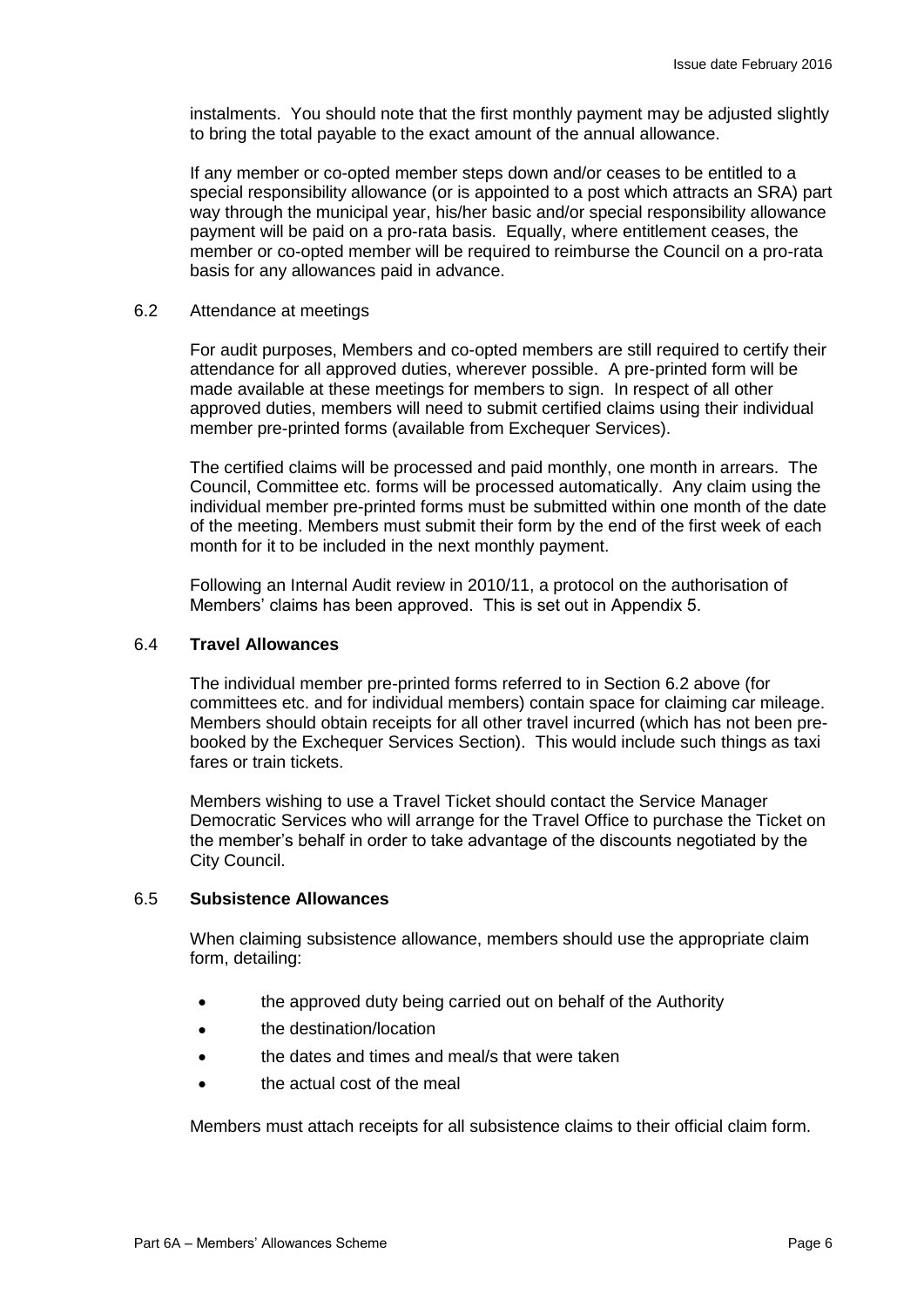Members must certify their claim and have the claim authorised by the Service Manager Democratic Services prior to submission to the Exchequer Services Section.

The subsistence forms must be submitted by the end of the first week of the month for processing for payment by that month end. Any forms received after that date will be processed in the following month.

### 6.6 **Telephones**

As members receive a communications allowance as part of the Basic Allowance, there is no need for members to submit their telephone bills. However, members are advised to retain these (including itemised bills where possible) in the event of any investigation by the Inland Revenue.

#### 6.7 **Monthly Claim**

Members have a right to these allowances and are urged to claim them every month as soon as possible after they are incurred to avoid being out of pocket. All payments will be made monthly direct into your bank account on the last working day of each month.

- **7.** CONFERENCES, SEMINARS AND OVERSEAS VISITS
- 7.1 The rules for attendance and travel and subsistence allowances for conferences, seminars and overseas visits are basically the same as for all other approved duties, and reference should be made to the preceding sections of this booklet when claiming. There are however a number of points relating specifically to conferences. These are detailed below.
- 7.2 Attendance by members at any conference, seminar or overseas visit must be approved in advance by the Service Manager Democratic Services or the relevant committee. Arrangements for such attendance will be co-ordinated by the Service Manager Democratic Services with the cost being met from the corporate conferences budget, or in the case of Overview and Scrutiny Committees from their own budgets.
- 7.3 Where necessary, in determining whether requests should be approved, the Service Manager Democratic Services will consult with the Leader of Council. Overview and Scrutiny Committees can determine their own attendance subject to meeting the following criteria:
	- Subject matter cannot be accessed through other means e.g. electronically.
	- Sufficient budget provision.
	- Wherever possible, a local venue should be chosen to minimise the need for overnight accommodation and reduce travelling costs.
	- Other than in exceptional circumstances, no more than two members are to attend each event.

The members concerned are required to report back to the relevant Committee on the key issues raised and any potential implications for the Council or ensure that the information is made available through some other means, such as via the intranet.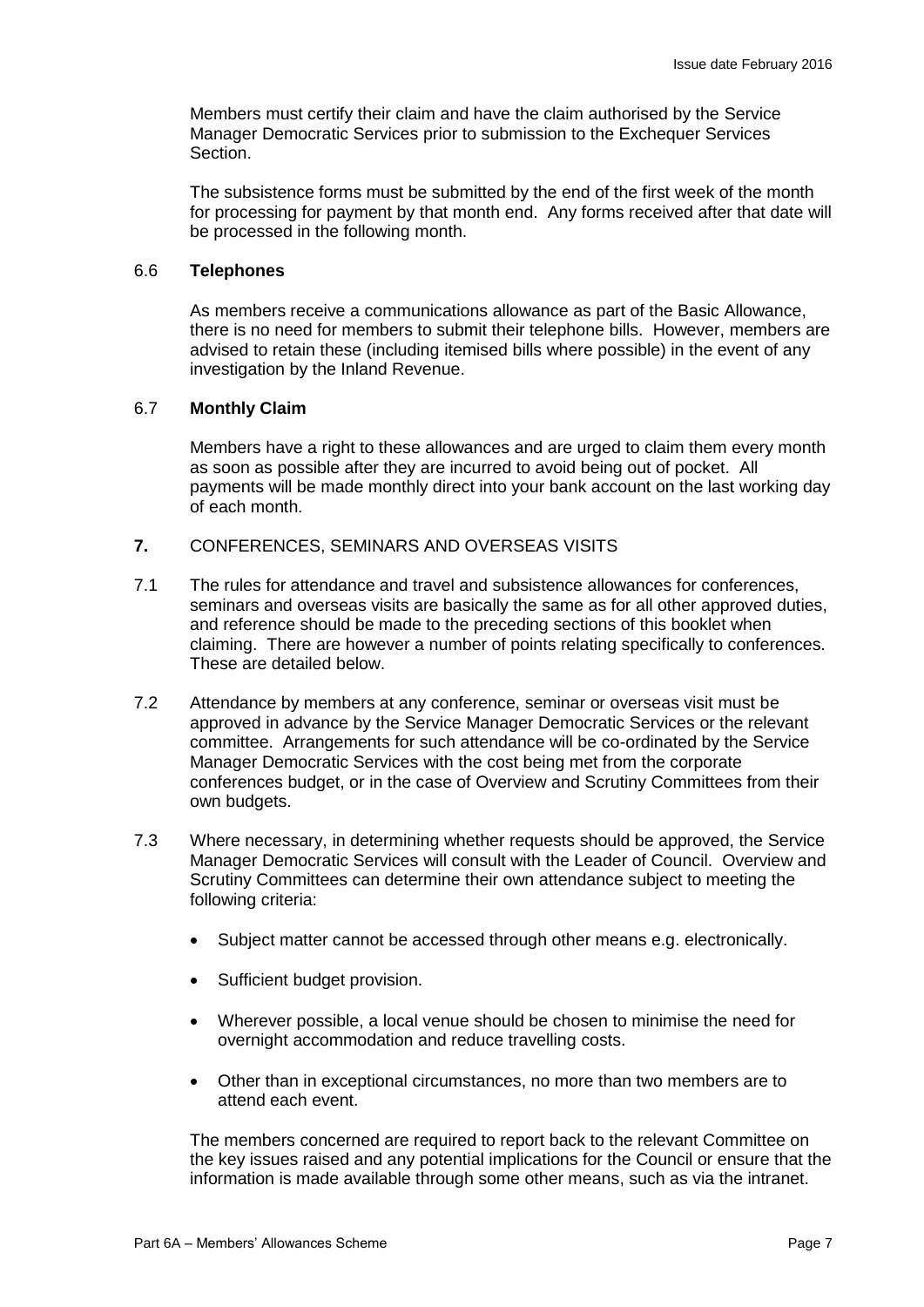Details of members' attendance at such events are held by the Service Manager Democratic Services on a central register and are available for public inspection via the intranet/internet.

- 7.4 It has been agreed that members should ensure they are able to be present at the start of an event and remain until it ends. If this would result in a member having to depart from or return home at an unreasonable time then members can travel the day before an event and/or return home the day after an event.
- 7.5 If as part of the conference a meal is provided (e.g. lunch, dinner etc.) and/or if any accommodation includes meals then it is not possible also to claim the relevant subsistence allowance. Similarly if accommodation is either included as part of the conference or paid for in advance by the authority then it is not possible also to claim the relevant subsistence allowance.
- 7.6 Where members are required to travel abroad on behalf of the Council, the limits on expenditure on travel and subsistence within the United Kingdom do not apply. Members can therefore claim for the reasonable costs they incur. Given this, it is essential that receipts are produced to substantiate subsistence claims for foreign travel.
- 7.7 In all circumstances the Travel Office must book the travel and accommodation for foreign visits in advance (if necessary, in consultation with the Service Manager Democratic Services).
- 7.8 Foreign currency for use abroad will be provided for members by officers of the relevant directorate and only ordered via the Exchequer Services Section. Any unused foreign currency will be returned by those officers to the Exchequer Services Section. Receipts for all but incidental cash purchases must be obtained.

# **8.** CASH ADVANCES

In exceptional circumstances or to avoid personal hardship members can obtain cash advances to cover incidental travel and subsistence expenses incurred when travelling on approved duties (and which cannot be booked in advance by the Authority). This is subject to the following guidelines:-

- Cash advances will only be available for sums of £25 and over.
- All cash advances must be authorised by the Service Manager Democratic Services prior to processing.
- At least 24 hours advance notice must be given to allow completion of the necessary processes.
- Upon return from the approved duty members must produce receipts to support the majority of the expenditure and must return any surplus advance. Inability to produce receipts for a substantial proportion of the expenditure claimed will result in no further cash advances being awarded until such time as satisfactory supporting receipts are received or the situation is satisfactorily resolved.

# **9.** CAR LOANS

9.1 Members can obtain a car loan to finance the purchase of a vehicle to assist them in their duties. The amount of the loan is 100% of the car's value or the price paid whichever is the lower up to a maximum of £15,000. (subject to conditions)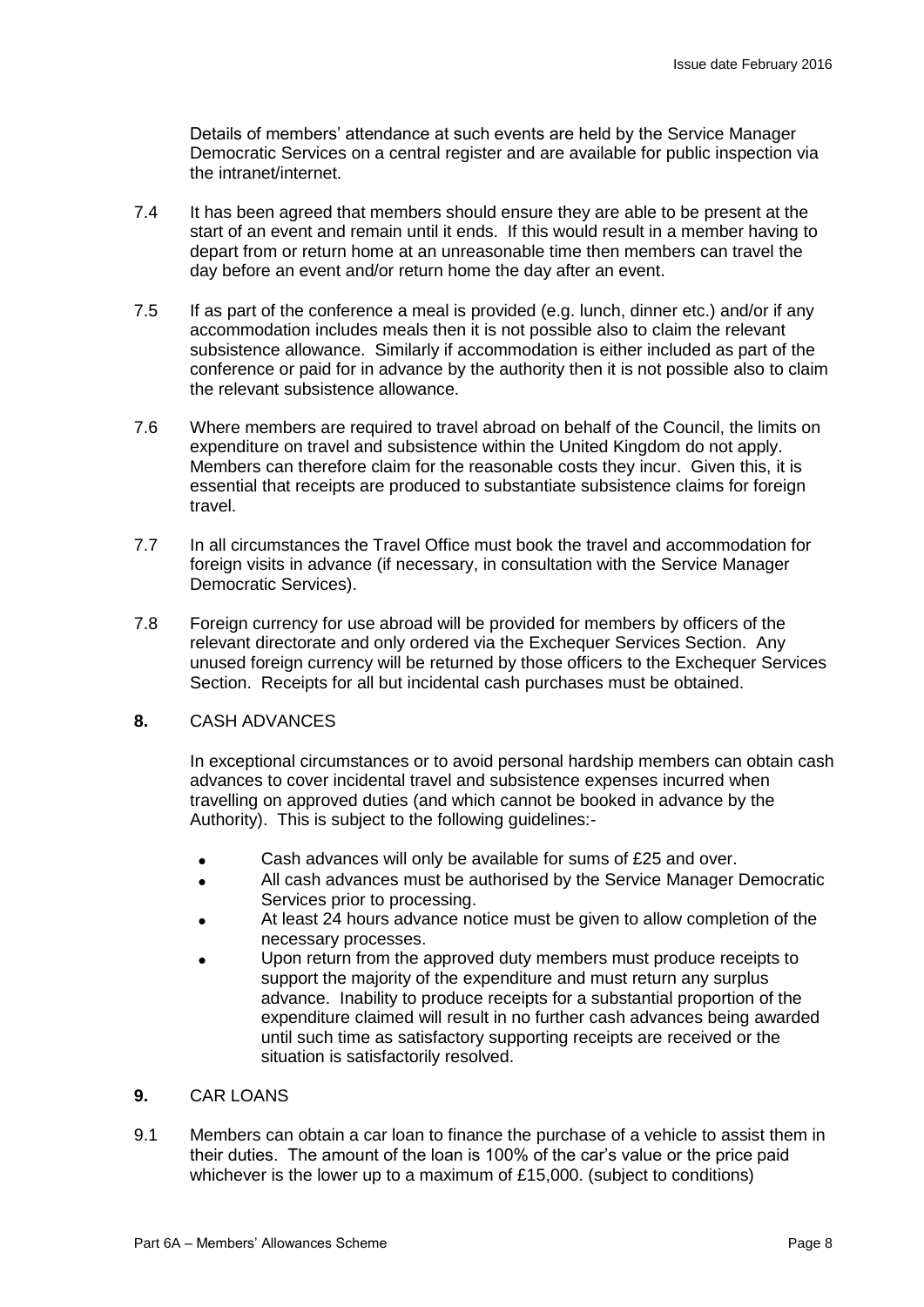- 9.2 The loan for a new car is for a period of four years or the balance of the member's current period of office (whichever is the shorter). For a second hand car, it is the estimated future life of the car, or the balance of the member's current period of office (whichever is the shorter).
- 9.3 Interest shall be charged at the rate set out in Appendix F, paragraph 7(b) of the N.J.C. Conditions of Service, currently 4.45% per annum on the total of loan. Repayments are on a monthly basis and are deducted from Members Allowances.
- 9.4 Please see the Contacts Section of this booklet for how to obtain more details about this scheme.

#### **10.** TAXATION

#### 10.1 **The Tax Charge**

For tax purposes, Members are treated in the same way as any other employee or person who holds an office.

- "Emoluments" (payments which more than cover expenses are taxable and are deducted as part of Income Tax.
- Payments which reimburse expenses actually incurred or are in line with nationally agreed rates are not taxable.

# 10.2 **Tax and NIC Treatment**

Members pay tax and national insurance contributions on

- **Basic Allowance**
- Special Responsibility Allowance
- Carers Allowance
- Car mileage which is claimed from Home to the Civic Centre or from another work place to the Civic Centre (if this is additional mileage)

Members do not pay tax and national insurance contributions on:

- Business journeys e.g. travelling from the Civic Centre to another Authority
- travelling expenses necessarily incurred when performing duties of the office of employment providing there is no element of profit or personal use.
- any other expenses which are wholly, exclusively and necessarily incurred in the performance of their duties, providing the prescribed rates are not exceeded and there is no element of profit or personal use.

It should be noted that it is for the Inland Revenue to determine what is taxable and what is not taxable and that they do apply their rules very strictly.

It is also possible for members to claim tax relief on certain of the expenses they incur in the pursuit of their duties, providing certain criteria are met.

Please see Appendix 5 for more details about taxation.

#### **11.** INSURANCE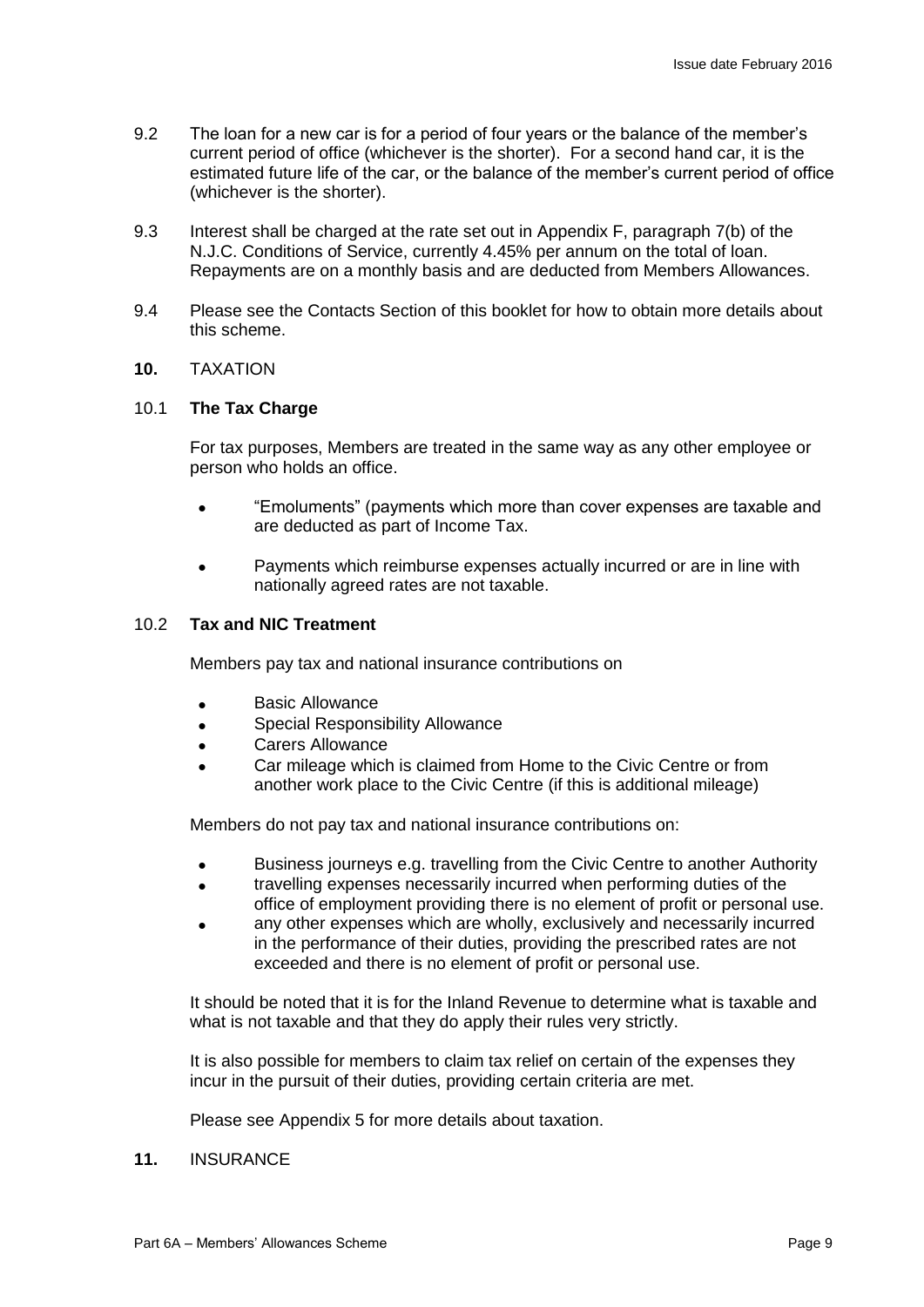# 11.1 **Personal Accident**

The following accident insurance cover is provided for members whilst they are undertaking approved duties in the UK (including travel to and from meetings).

- Death or loss of two limbs or sight of both eyes  $£70,000$
- Permanent total disablement from following any occupation Up to £70,000
- Temporary total disablement from following usual occupation (This is limited to 104 weeks - members not in paid employment get limited cover)

£250 per week (or weekly earnings whichever is less)

Please note that there is an age limit for cover for personal accident insurance. The benefits of insurance do not apply to members of 80 years and over.

# 11.2 **Foreign Travel**

A specific travel insurance is required for each overseas visit on approved duties. A request for this cover should be made to the Insurance Section at least seven days prior to departure.

The benefits include:-

| medical and emergency travel expenses<br>rescue expenses                                               | unlimited<br>unlimited |
|--------------------------------------------------------------------------------------------------------|------------------------|
| Assistance                                                                                             | unlimited              |
| legal expenses                                                                                         | £50,000                |
| personal liability                                                                                     | £5,000,000             |
| personal property                                                                                      | £5,000                 |
| Money                                                                                                  | £5,000                 |
| cancellation, curtailment, travel disruption, replacement and travel<br>delay                          | £10,000                |
| cancellation, curtailment, travel disruption, alternation and travel<br>delay from Natural Catastrophe | £10,000                |
| hi-jack                                                                                                | £25,000                |
| kidnap, kidnap for ransom or hostage (aggregate limit)                                                 | £250,000               |
| political evacuation (aggregate limit)                                                                 | £50,000                |

A more detailed statement of cover will be provided upon notification of intention to travel.

#### 11.3 **Car Insurance**

It is important to note that there is no motor vehicle cover provided by the City Council. Members must insure their vehicles themselves for business use and will be expected to produce their insurance documents for inspection at annual intervals. Those members who take out car loans through the Council will be required to obtain fully comprehensive cover.

# **Claims Procedure**

11.4 Any accident or incident whilst on Council business which might give rise to a claim should be reported to the Insurance Section immediately. Please see the Contacts Section for which officer to contact for all insurance matters.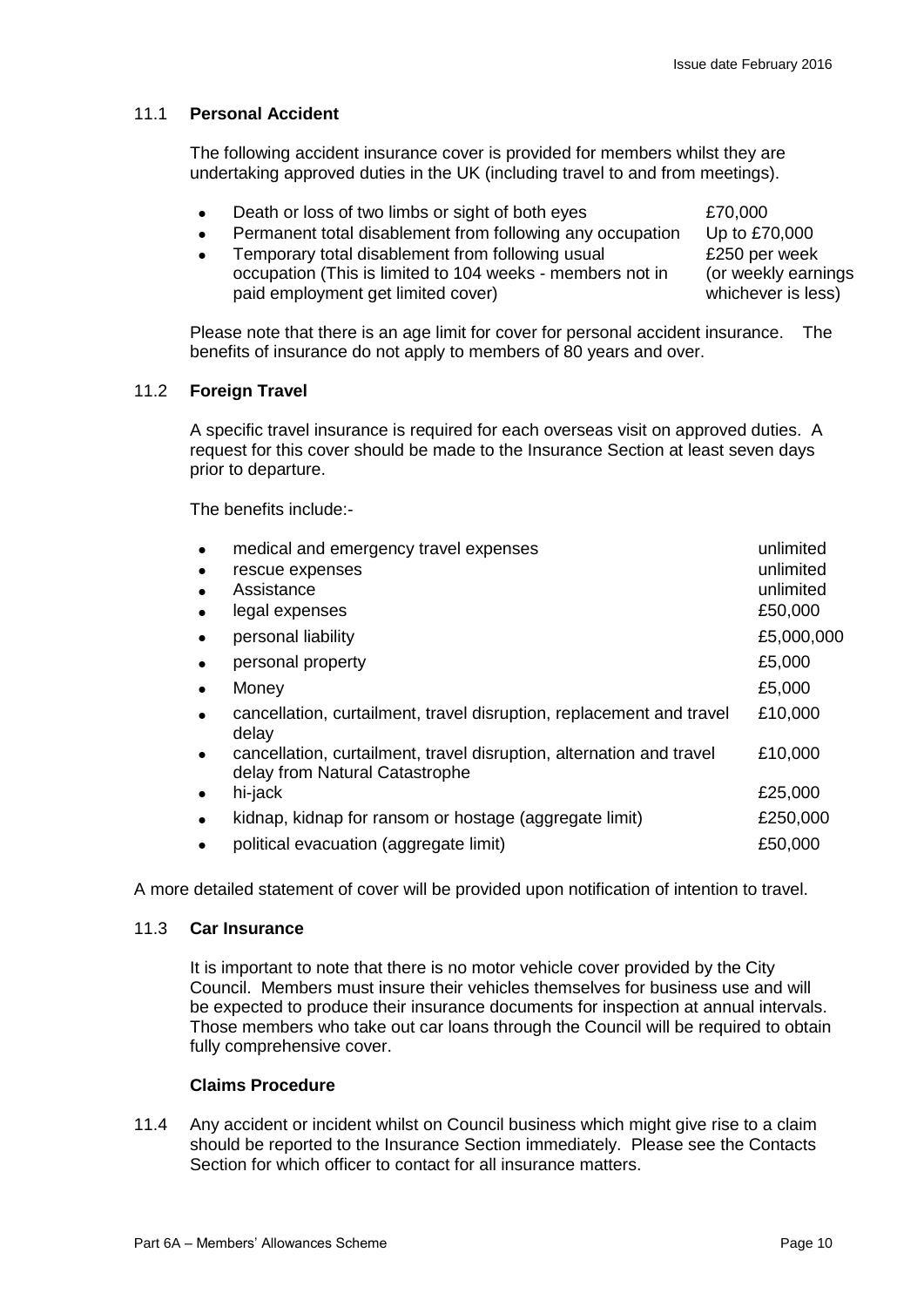### 12. **ELECTED MEMBERS' HOMEWORKING POLICY**

This policy was adopted in December 2005.

The City Council is committed to supporting the work of Elected Members to allow them to balance their work and home life with their duties as Councillors. To that end, all Members have been offered support to assist with the effective performance of their duties and are supplied with consumables and printers as required.

All equipment provided to an Elected Member for home use is covered by the Council's insurance scheme.

#### ICT Support

ICT support is provided by IT Newcastle, all requests for service and support are to be logged with the Service Desk on 0191 2772000. This will ensure that the request is logged for monitoring and tracking purposes and is directed to the appropriate personnel.

ICT support requests will be subject to prioritisation / escalation procedures and responded to in the time-scales agreed in Directorate service level agreements. System failures will be given priority over all other activities.

Where possible, Elected Members ICT equipment is to be returned to the Civic Centre for maintenance/repair. Otherwise a home visit will take place.

#### **ICT Training**

Full training is provided to Elected Members for both applications and general use of the equipment as part of their induction training.

#### **Members Allowances**

The Council will also where necessary install a second telephone line in a member's home, provided that this is used solely for council business. As part of the Basic Allowance, Members receive a sum towards the cost of using their home telephones and equipment for council business. All equipment issued to members is subject to members agreeing to only use it for council business, this being reflected in a protocol at Part 5.4B of the Newcastle Charter:

<http://www.newcastle.gov.uk/your-council/how-council-works/newcastle-charter>

Where members incur extra costs on lighting heating etc in carrying out their duties at home, they may claim relief from the Inland Revenue up to a max of £135 per annum.

# **Health & Safety**

For the health and safety aspects of working at home based PC workstations, the attention of Council members is drawn to the corporate H&S code of practice K60 '' Working at Home Based PC Workstations under the Council's Homeworking Scheme for Employees":

<http://194.61.175.66/hr.nsf/a/seck60?opendocument>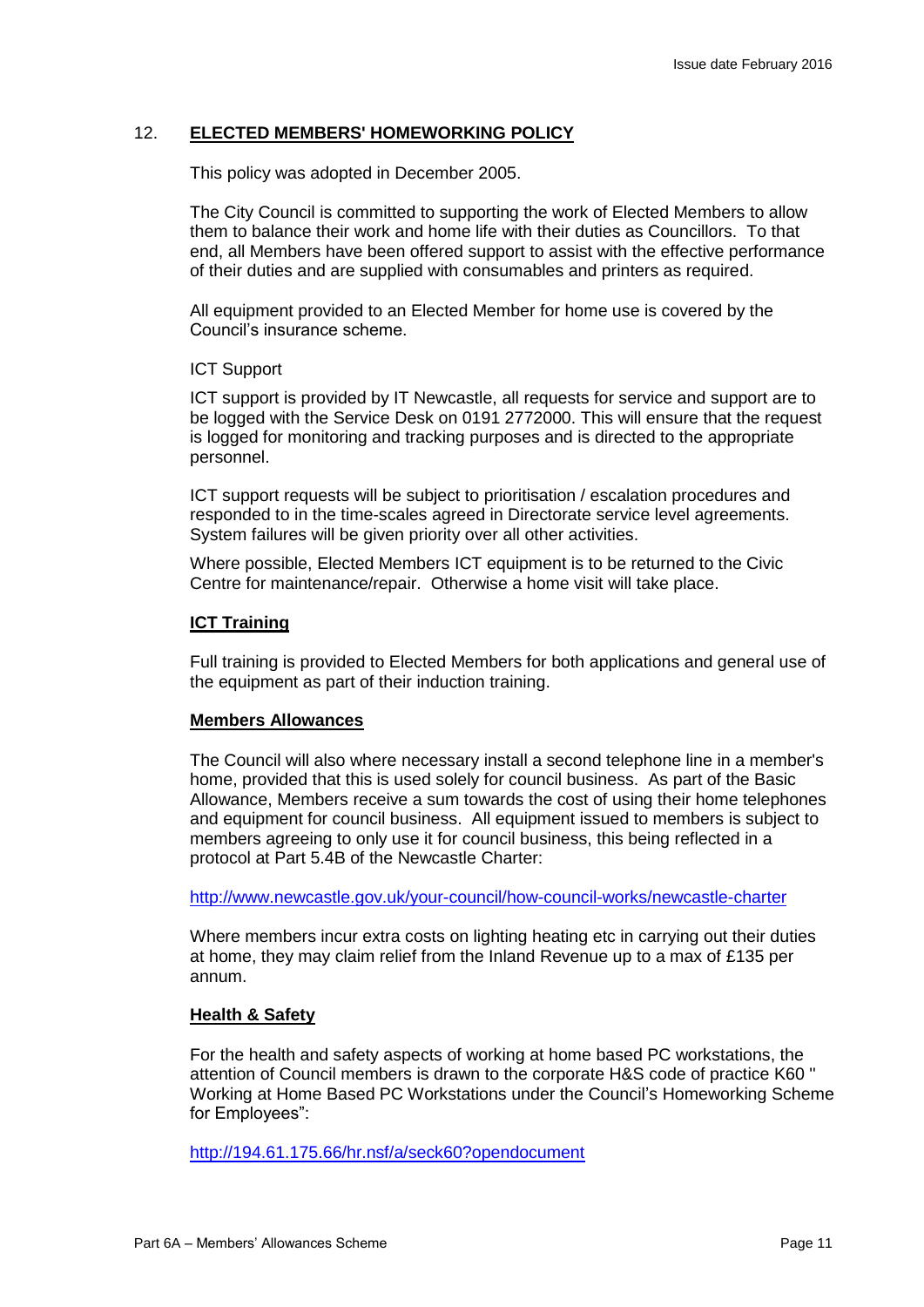Whilst the procedural aspects of this code, such as workstation assessments by employees and workstation inspections by their managers, are not relevant to council members, the general H&S guidance on the workstations and their immediate environment is.

More general H&S guidance specifically for Council members on their role within their communities is contained in corporate H&S code of practice K57 '' Personal Safety Advice for Newcastle City Councillors ''.

#### <http://194.61.175.66/hr.nsf/a/seck57?opendocument>

Both K57 and K60 can be accessed on the Health and Safety Management site with in the council's intranet.

Further details of the Council's Work Life Balance Homeworking Scheme for employees can also be found within the Organisational Development Website:

#### <http://194.61.175.66/hr.nsf/a/worklife>

More information is available from Service Manager Democratic Services on 0191 2115159

#### **13.** CONTACTS

Members are requested to try if at all possible to resolve any queries they may have about any aspect of their allowances before they incur any actual expenditure. Day to day points of clarification on the scheme can be referred to the Exchequer Services Section Staff. If however there is a question of interpretation or a member feels that an issue is not covered by the handbook the query should be referred to the Service Manager Democratic Services (Linda Scott Ext. 25159)

#### **Exchequer Services Section**

| Day to day queries,<br>Form completion &<br>Pay details         | <b>Steve Taylor</b> | Ext. 26570 |
|-----------------------------------------------------------------|---------------------|------------|
| Car Loans                                                       | <b>Steve Taylor</b> | Ext. 26570 |
| Taxation                                                        | Jeff Coxon          | Ext. 26514 |
| <b>Insurance Section</b>                                        |                     |            |
| Foreign Travel Insurance<br>Notification of Accidents/Incidents | Jackie Carabine     | Ext. 27530 |
| <b>Travel Office</b>                                            |                     |            |
| Train times etc.                                                | Carol Loga          | Ext. 27148 |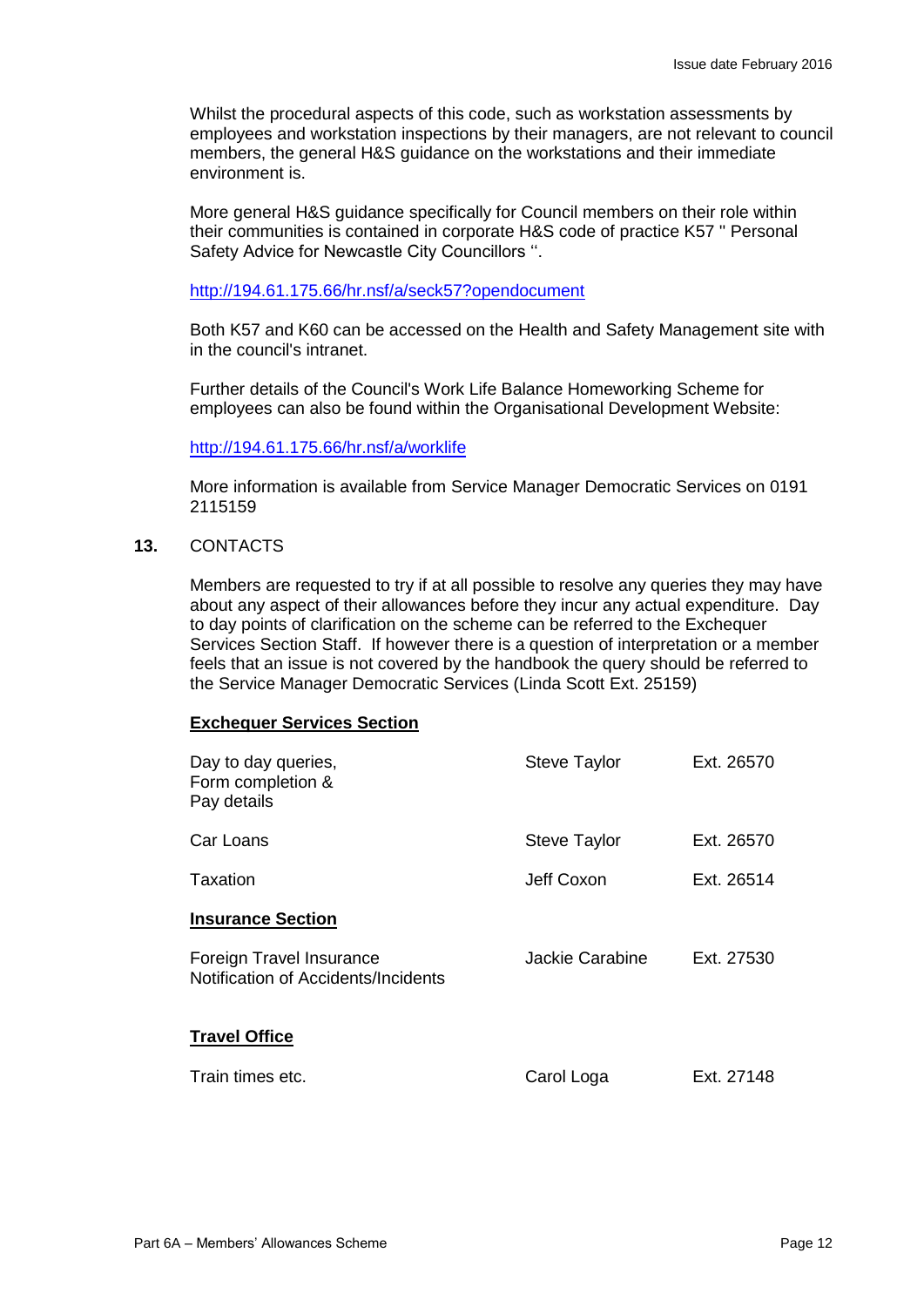#### APPENDIX 1 **MEMBERS ALLOWANCES**

# **SCHEDULE 1**

# **BASIC ALLOWANCE**

All Members **E8,775** (includes former £500 Communications Allowance)

#### **SCHEDULE 2**

#### **SPECIAL RESPONSIBILITY ALLOWANCES**

| <b>OFFICE HOLDER</b>                                                                                                                                                                                         | <b>AMOUNT OF</b><br><b>ALLOWANCE</b>                                         | <b>CURRENT</b><br><b>POST HOLDER</b>                                                             |
|--------------------------------------------------------------------------------------------------------------------------------------------------------------------------------------------------------------|------------------------------------------------------------------------------|--------------------------------------------------------------------------------------------------|
| Leader of the Council<br>Deputy Leader of Council                                                                                                                                                            | £16,550<br>£8,275                                                            | Forbes<br><b>McCarty</b>                                                                         |
| Leader of the Opposition<br>Deputy Leader of the Opposition<br><b>Opposition Spokespersons</b>                                                                                                               | £6,207<br>£3,104<br>£2,069                                                   | Lower<br>Taylor<br>Role shared<br>equally by<br>Cllrs Shepherd,<br>Stone and Kane                |
| <b>Cabinet Members</b>                                                                                                                                                                                       |                                                                              |                                                                                                  |
| <b>Children's Services</b><br><b>Adult Services</b><br>Communities<br>Investment and Development                                                                                                             | £6,207<br>£6,207<br>£6,207<br>£6,207                                         | Kingsland<br>Dunn<br>Stephenson<br><b>Bell</b>                                                   |
| <b>Deputy Cabinet Members</b>                                                                                                                                                                                |                                                                              |                                                                                                  |
| <b>Child Poverty</b><br>Neighbourhoods<br><b>Public Health</b><br>Age Friendly City<br><b>Customer Service</b><br>Housing<br><b>Community Safety and Regulation</b><br><b>Skills Business and Enterprise</b> | £4,138<br>£4,138<br>£4,138<br>£4,138<br>£4,138<br>£4,138<br>£4,138<br>£4,138 | <b>Streather</b><br>Todd<br>Stockdale<br>Schofield<br>White<br><b>Myers</b><br>Hobson<br>Johnson |
| <b>Performance and Resources</b>                                                                                                                                                                             | £4,138                                                                       | Talbot                                                                                           |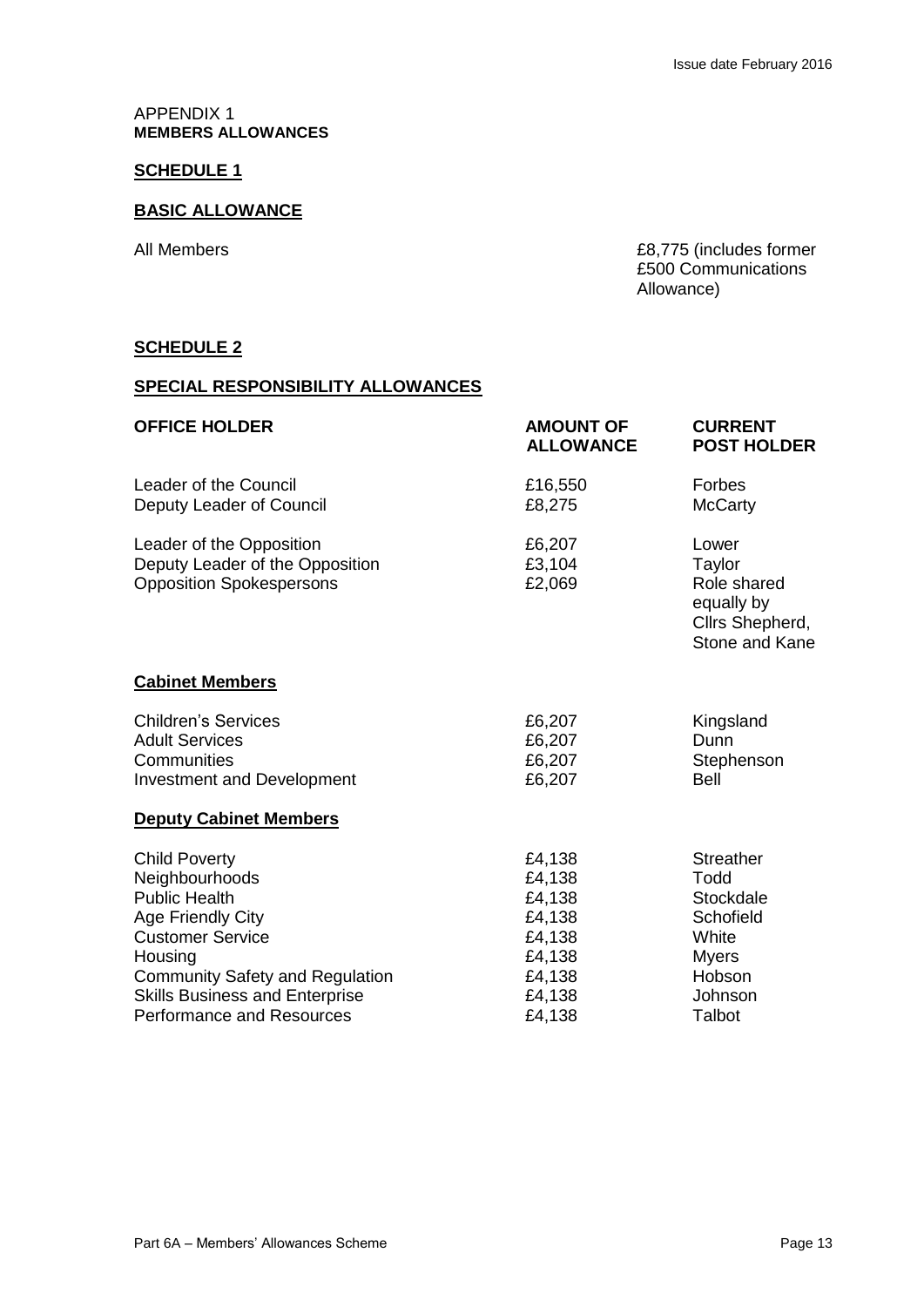# **Chairs of Non Executive Committees**

| Planning<br><b>Regulatory &amp; Appeals</b><br>Constitutional<br>Licensing<br>Standards (no SRA payable as Committee<br>is chaired by Independent Member)<br>Audit (no SRA payable as Committee<br>is chaired by Independent Member) | £4,138<br>£4,138<br>£4,138<br>£4,138<br>N/A<br>N/A            | Allison<br>Wright<br><b>Bartlett</b><br><b>G</b> Pattison    |
|--------------------------------------------------------------------------------------------------------------------------------------------------------------------------------------------------------------------------------------|---------------------------------------------------------------|--------------------------------------------------------------|
| <b>Chairs of Scrutiny Committees</b>                                                                                                                                                                                                 |                                                               |                                                              |
| <b>Overview and Scrutiny</b><br>Health                                                                                                                                                                                               | £4,138<br>£4,138                                              | Cott<br>Taylor                                               |
| <b>Vice Chairs of Non Executive Committees</b>                                                                                                                                                                                       |                                                               |                                                              |
| Planning<br><b>Regulatory &amp; Appeals</b><br>Constitutional<br>Licensing<br><b>Standards</b><br>Audit                                                                                                                              | £2,069<br>£2,069<br>£2,069<br>£2,069<br>£2,069<br>£2,069      | Cook<br>Stokel-Walker<br>Hunter<br>Lowson<br>Hardman<br>Kemp |
| <b>Vice Chairs of Scrutiny Committees</b>                                                                                                                                                                                            |                                                               |                                                              |
| <b>Overview and Scrutiny</b><br>Health                                                                                                                                                                                               | £2,069<br>£2,069                                              | Franks<br>Mendelson                                          |
| <b>Members of Northumbria Police and Crime</b><br><b>Panel</b>                                                                                                                                                                       | £1,035                                                        |                                                              |
| <b>Members of Planning Committee</b><br>Members of Regulatory & Appeals Committee*<br><b>Members of Licensing Committee*</b>                                                                                                         | £828 (see note 2)<br>£414 (see note $3)$<br>£414 (see note 3) |                                                              |

**Note 2** – Cabinet Members of the Committee are entitled to receive 50% of the amount specified. However, the Chair and Vice Chair of this Committee are not entitled to any of this allowance.

**Note 3** – All Members of the Committees are entitled to receive this except for the Chairs and Vice Chairs.

\*Payment of allowance dependant on each member attending a minimum of one meeting every three weeks.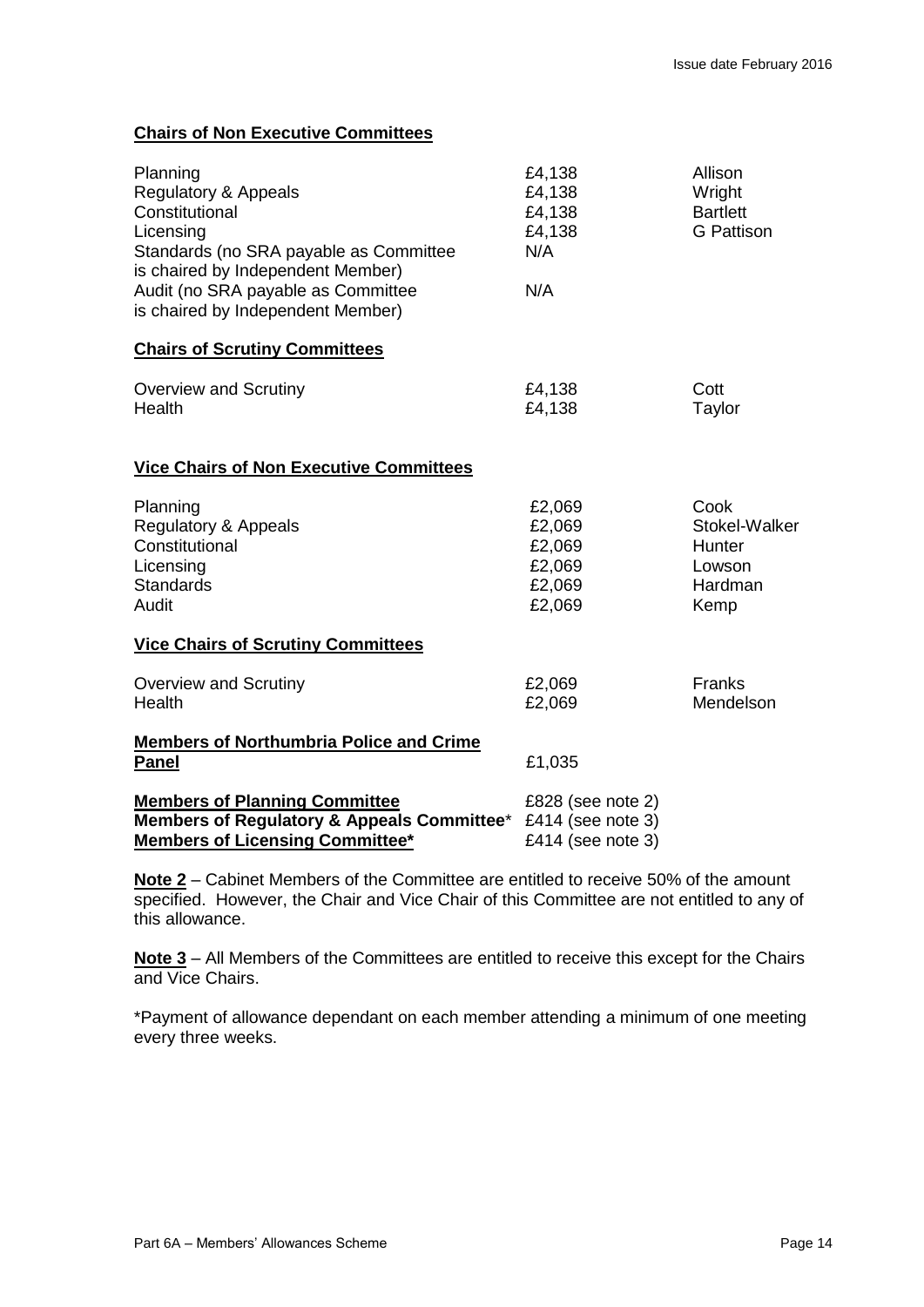# **SCHEDULE 3**

### **DEPENDENTS' CARERS' ALLOWANCE**

£7.55 per hour

#### **SCHEDULE 4**

#### **TRAVELLING AND SUBSISTENCE**

#### **TRAVEL**

# **A. Car**

- (a) Mileage at a rate of £0.45 per mile, such rate to be increased in accordance with any increase of Inland Revenue maximum allowance.
- (b) A supplement for official passengers at a rate of £0.05 per mile per passenger.
- *Note 1 The rate shall be the same whatever the type of fuel used (including petrol, diesel and LPG)*
- *Note 2 Members should only use cars for longer journeys where it is reasonable or more efficient to do so. Guidance is contained in the Members' Handbook.*
- (c) Reimbursement of car parking charges subject to receipts or tickets being submitted where possible (but see Note 3)
- *Note 3 Members are not reimbursed for the cost of a pass to park at the Civic Centre.*

#### B. **Train**

- (a) A standard class ticket unless there are special circumstances in which event a first class ticket.
- *Note 4 A Councillor or Co-optee will be reimbursed the cost of such a train ticket subject to a receipt being provided. However, unless there are special circumstances, the ticket should be booked by the Council in accordance with the Members' Handbook and in line with the Council's Travel Policy which took effect on 1 July 2010.*
- *Note 5 Guidance on "special circumstances" is contained in the Members' Handbook.*

#### C. **Motor cycles and bicycles**

- (a) Motorcycle £0.24 per mile
- (b) Bicycle £0.20 per mile
- (c) These rates shall be increased in accordance with any increase of the Inland Revenue maximum rates of allowance.

#### D. **Taxis**

(a) The cost of taxi fares where public transport is not readily available.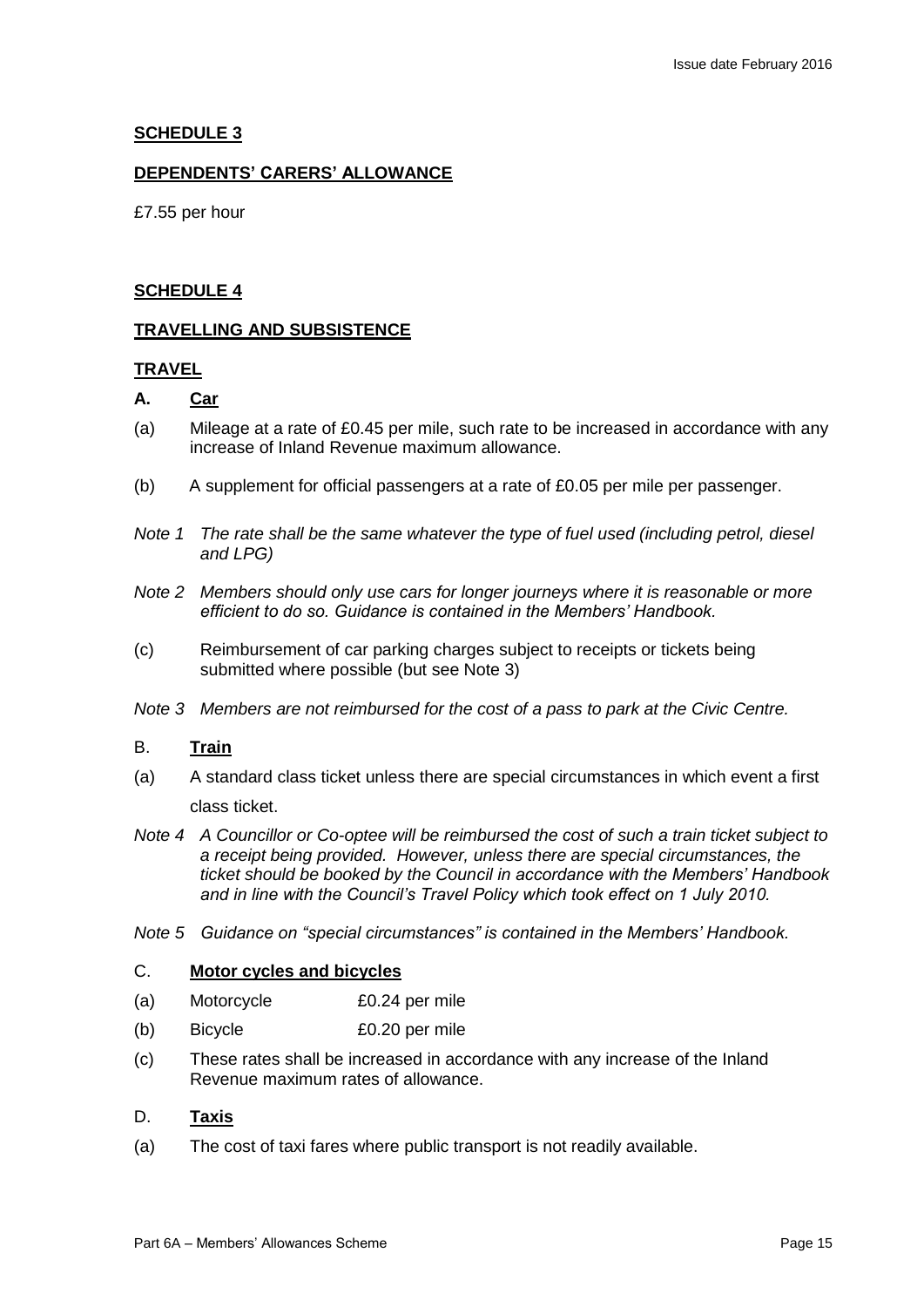- (b) The cost of other taxi fares where there are special circumstances or the use of taxi has been approved by the Service Manager Democratic Services.
- *Note 6 A Councillor or Co-optee will be reimbursed the cost of taxi fares subject to a receipt being provided. However, unless there are special circumstances, the taxi should be booked using the Council's account in accordance with the Members' Handbook.*
- *Note 7 Guidance on "special circumstances" is contained in the Members' Handbook.*

# E. **Plane**

- (a) An ordinary fare for air services provided that it is more cost efficient to fly than travel by other forms of transport.
- *Note 8 A Councillor or Co-optee will be reimbursed the cost of such a fare subject to a receipt being provided. However, unless there are special circumstances, the ticket should be booked by the Council in accordance with the Members' Handbook.*

# F. **Bus/Metro**

- (a) One of the following:
	- (i) an annual Network Travel Ticket within the zones between a Councillor's or Co-optee's home and the Civic Centre
	- (ii) an annual bus pass
	- (iii) an annual Senior Citizen's bus pass
- (b) The cost of one off journeys on a bus/metro if a Councillor or Co-optee does not have a pass.
- *Note 9 Only in special circumstances, with the agreement of the Service Manager Democratic Services, may Councillors or Co-optees with one of the travel passes referred to in paragraph (a) claim the mileage for the use of their car, motor cycle or bicycle for journeys within the area covered by the pass.*
- *Note 10 A Councillor or Co-optee will be reimbursed the cost referred to in paragraphs (a) or (b). However, unless there are special circumstances, the passes referred to in paragraph (a) should be purchased by the Council in accordance with the Members' Handbook.*
- *Note 11 Guidance on "special circumstances" is contained in the Members' Handbook.*

# **SUBSISTENCE**

#### **A. Accommodation for overnight absence**

- (a) The cost of accommodation at a minimum 3\* hotel.
- *Note 12 A Councillor or Co-optee will be reimbursed the cost of such a accommodation subject to a receipt being provided. However, unless there are special circumstances, the accommodation should be booked by the Council in accordance with the Members' Handbook.*

*Note 13 Guidance on "special circumstances" is contained in the Members' Handbook.*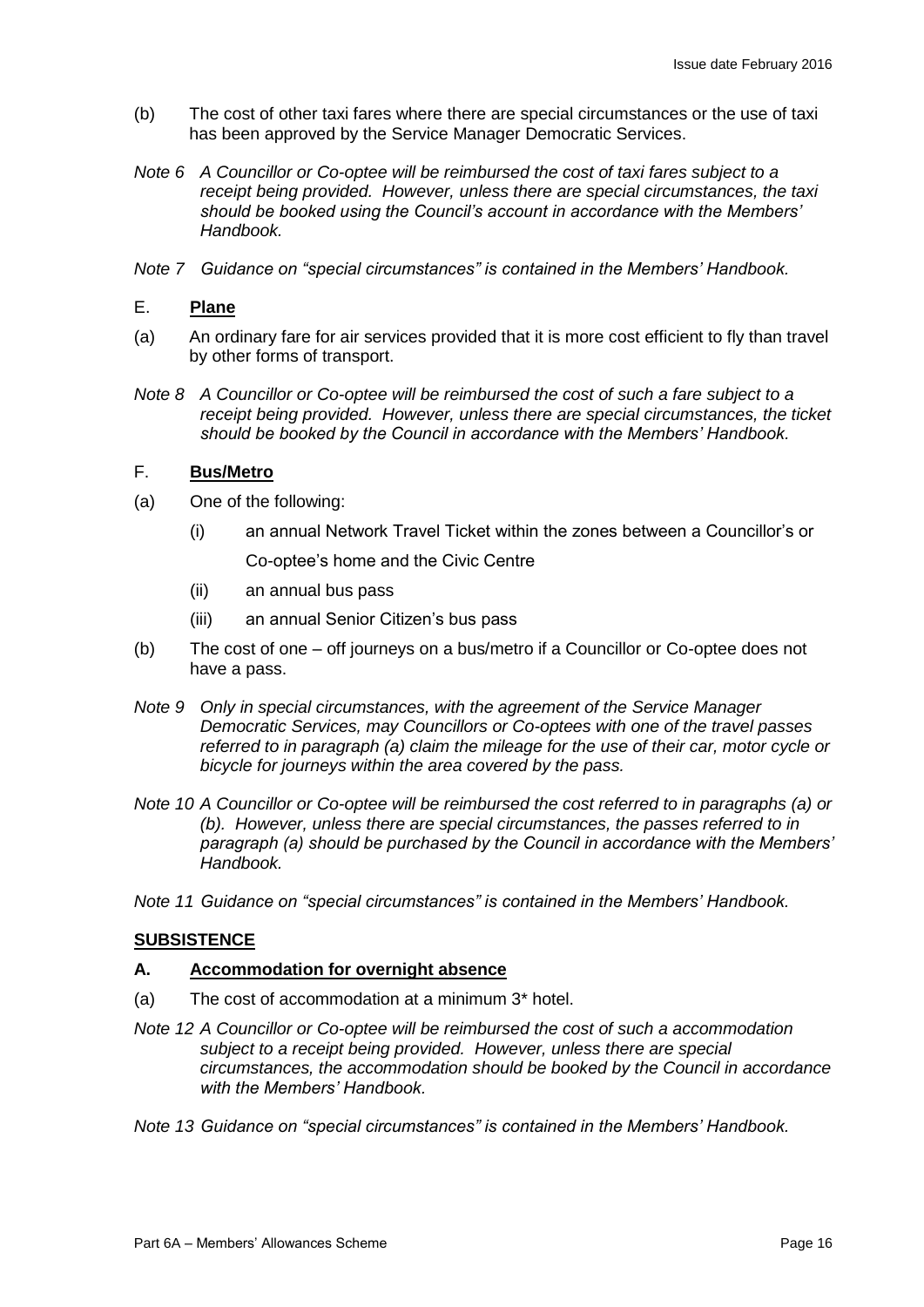# **B. Daily allowances:**

- (a) up to £10 per day for an absence of up to four hours away from the normal place of residence.
- (b) up to £20 per day for an absence of four to eight hours away from the normal place of residence.
- (c) up to £30 per day for an absence of more than eight hours away from the normal place of residence.
- *Note 14 Reimbursement will only be made upon the production of receipts showing the expenditure that had been incurred on subsistence by the councillor or co-optee.*

# **C. Hospitality**

(a) The cost of hospitality offered to official guests by Councillors or Co-optees acting on behalf of the Authority provided always that receipts are provided by the Councillor or Co-optee claiming reimbursement.

# **SCHEDULE 5**

| <b>CO-OPTEE ALLOWANCES</b>                              | Amount |
|---------------------------------------------------------|--------|
| Independent Chair of Standards Committee                | £4,138 |
| Independent Chair of Audit Committee                    | £4,138 |
| Independent Joint Vice Chair of Standards Committee     | £2,069 |
| Independent Members of Standards Committee              | £828   |
| Independent Members of Audit Committee                  | £828   |
| <b>Statutory Co-opted Members for Education Matters</b> | £414   |

# **Lord Mayor's Allowances**

| Lord Mayor     | £12,413 |
|----------------|---------|
| <b>Sheriff</b> | £4,138  |
|                |         |

# **Independent Remuneration Panel**

Each member of the Panel is paid £414 per annum.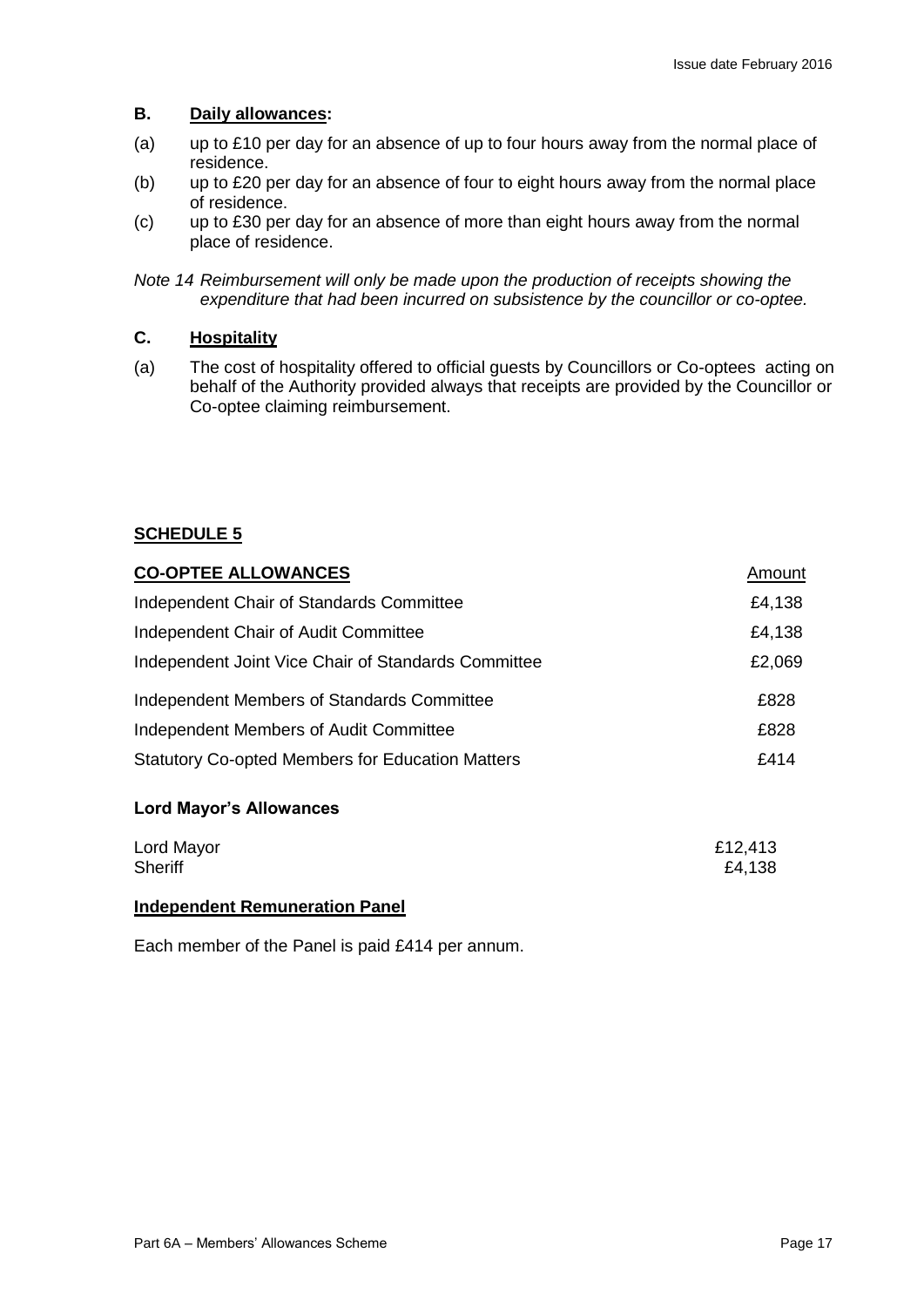#### **APPROVED DUTY FOR DEPENDANTS' CARERS' ALLOWANCES AND TRAVEL AND SUBSISTENCE ALLOWANCES**

The following are approved duties:-

- 1. The attendance at a meeting of the Authority or of any committee or sub-committee of the Authority, or of any other body to which the Authority makes appointments or nominations, or of any committee or sub-committee of such a body.
- 2. The attendance at any other meeting, the holding of which is authorised by the Authority, or a committee or sub-committee of the Authority, or a joint committee of the Authority and at least one other local authority within the meaning of section 270(1) of the Local Government Act 1972, or a sub-committee of such a joint committee.
- Note 1 In relation to category 2 meetings, it must be a meeting to which members of at least 2 political groups have been invited.
- 3. The attendance at a meeting of any association of authorities of which the Authority is a member.
- 4. The attendance at a meeting of the Cabinet or a meeting of any of its committees, where the Authority is operating executive arrangements.
- 5. The performance of any duty in pursuance of any standing order made under Section 135 of the Local Government Act 1972 requiring a member or members to be present while tender documents are opened.
- 6. The performance of any duty in connection with the discharge of any function of the Authority conferred by or under any enactment and empowering or requiring the Authority to inspect or authorise the inspection of premises.
- 7. The performance of any duty in connection with arrangements made by the Authority for the attendance of pupils at any school approved for the purposes of Section 342 of the Education Act 1996 (approval of non-maintained Special Schools).
- 8. The carrying out of any other duty approved by the Authority, or any duty of a class so approved, for the purpose of, or in connection with, the discharge of the functions of the Authority or of any of its committees or sub-committees.
- Note 2 In relation to category 8, the Council has approved the attendance at all meetings which are for the purpose of, or in connection with, the discharge of the Authority's functions or of any of its committees or sub-committees (other than political meetings), including:-
	- The attendance at a meeting of a Working Group or Panel of the Authority
	- The attendance at site visits and inspections
	- The attendance at ward surgeries
	- The attendance at meetings with tenants or community groups.
	- The attendance at meetings with officers.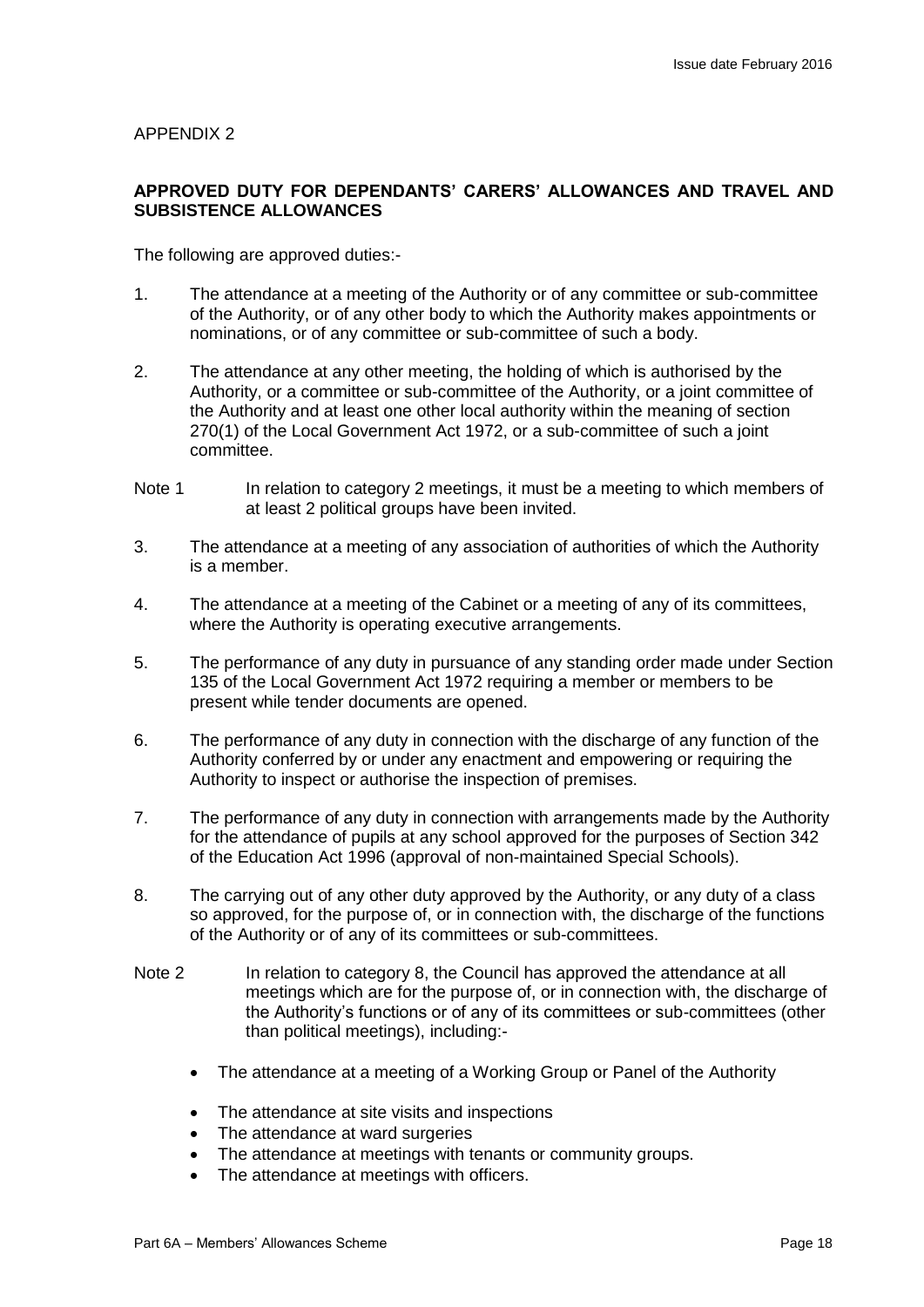The attendance at meetings as invited observers officially recognised as such in the list of committee membership in the Newcastle Charter or in some other formal representational capacity eg attending hearings of Planning Committee and Licensing Committee at the specific request of local residents to represent their views.

#### APPENDIX 3

# **TRAVEL AND SUBSISTENCE (DAILY) ALLOWANCES**

This Appendix provides details of the various travel options available to members. It should be read in conjunction with Section 3 of this Handbook.

#### Bus/Metro

- (a) Members have the choice of one of the following:
	- an annual Network Travel Ticket within the zones between a Member's or Cooptee's home and the Civic Centre
	- an annual bus pass
	- an annual Senior Citizens bus pass
- (b) The cost of one-off journeys on a bus/metro if a Member or Co-optee does not have a pass.

Members should note that an annual travel ticket costs considerably more than ordinary travel costs over the year. There are also tax implications (see Appendix 4). Members are advised therefore to consider very carefully whether they require a travel ticket.

Only in special circumstances, with the agreement of the Service Manager Democratic Services, may Members or Co-optees with one of the travel passes referred to in (a) above claim the mileage for the use of their car, motor cycle or bicycle for journeys within the area covered by the pass.

Special circumstances could include:

- where the member or co-optee has to carry equipment or a large volume of documents which could not be easily conveyed by public transport
- Where the member or co-optee has to carry official passengers
- Where public transport is not available e.g. because of system failure

#### **Car**

Members will be paid mileage when using their private cars to attend approved duties.

Mileage Rates 45.0 pence per mile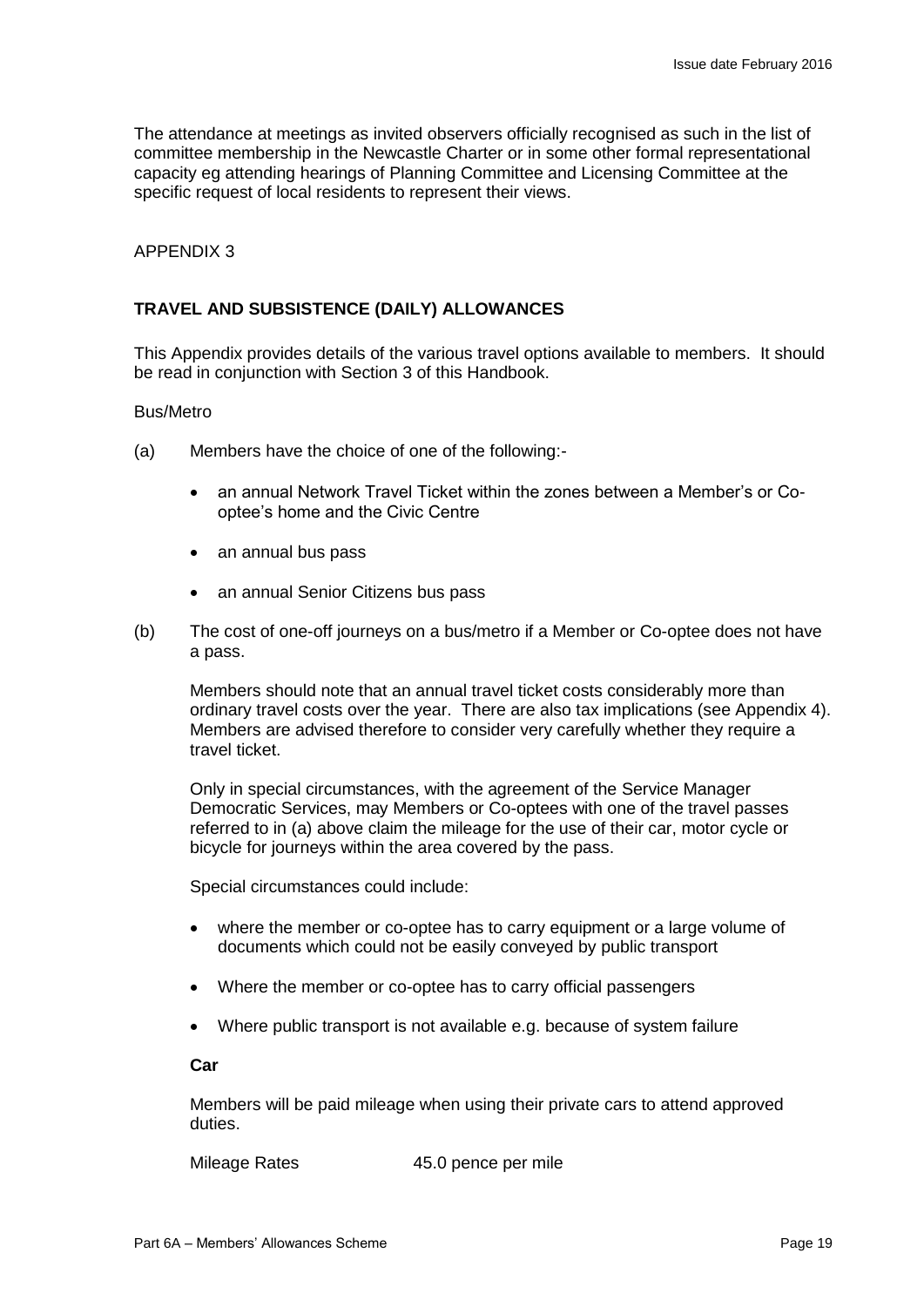In addition for each passenger (up to a maximum of four) who would otherwise qualify for a travel allowance, the following passenger supplement will be paid:

5.0 pence per mile.

The rate is the same whatever the type of fuel used.

Members can also reclaim car parking charges which they incur in undertaking approved duties subject to receipts or tickets being submitted where possible. The introduction of a charge for a car parking pass to park at the Civic Centre, represents a personal charge and cannot be reimbursed.

# **Motor Cycles and Bicycles**

Members will be paid mileage when using their own motor cycles and bicycles to attend approved duties. The following rates will apply, these being increased in accordance with any increase of the Inland Revenue maximum rates of allowance:

| Motorcycle | 24.0 pence per mile |
|------------|---------------------|
| Bicycle    | 20.0 pence per mile |

#### **Taxi**

Taxis should only be used where public transport is not readily available and, where appropriate, cheaper alternatives should be examined. It is not anticipated that a taxi will be required to enable a member to attend a regular scheduled meeting.

Taxis may be used under special circumstances with the approval of the Service Manager Democratic Services. Such circumstances could include, for example, where the member is recovering from illness or where the member is required to carry equipment or a large volume of documents which could not be easily conveyed using public transport.

The Council has formal contracts with the following firms and they should be used wherever possible as they charge a set tariff. In some cases, fares can be charged to an account (for further advice, please contact the Service Manager Democratic Services).

1. Noda Taxis

189 Westgate Road **Newcastle** NE4 6AA Tel. 222 1888

2. LA Taxis 196 Portland Road **Newcastle** NE2 1DJ Tel. 287 7777

# **Additional Suppliers**

3. Five Star Taxis 81 High Street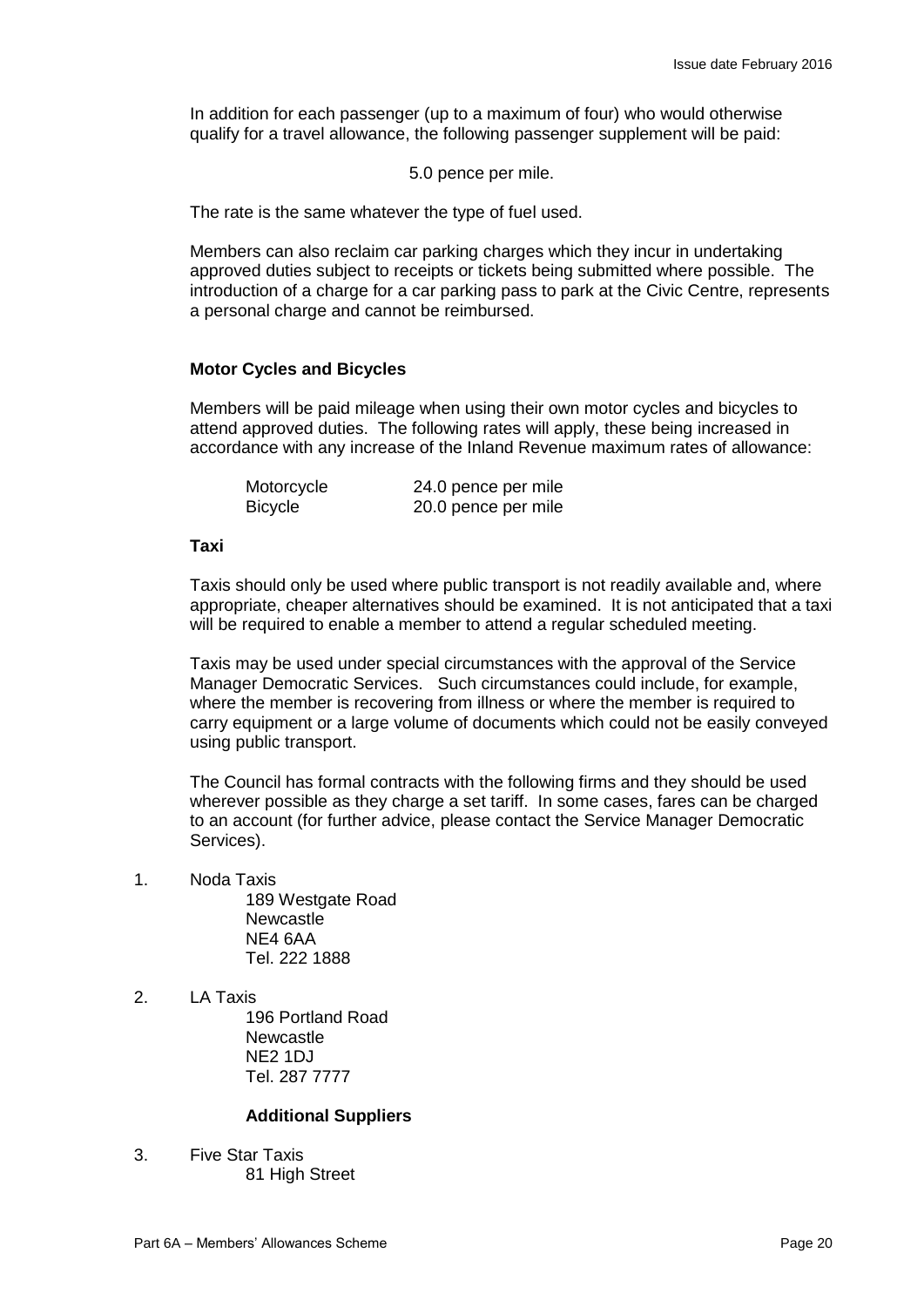Gosforth **Newcastle** NE3 4AA Tel. 285 7300

4. Budget Taxis (no wheelchair access) 189 Westgate Road

Newcastle NE4 6AA Tel. 0800 0325022

If members have to make cash payment, they will be re-imbursed subject to a receipt being provided. However, unless there are special circumstances, the ticket should be booked by the Council.

# **Train**

To be booked in advance via the Service Manager Democratic Services who will make the necessary arrangements through the Travel Office. Details of travel times etc. will be provided upon request. A standard class ticket will be purchased unless there are special circumstances where a first class ticket may be purchased instead..

Special circumstances could include:

- Travelling with members of other Councils or representatives of other agencies who had already purchased first class tickets
- Where the outward or return journeys are expected to last more than two hours and using first class accommodation would enable Members to work during the journey
- Where purchasing first class tickets would prove more cost effective e.g avoiding the need to pay separately for car parking or meals

A travel request document must be submitted on behalf of the relevant member(s) by the Directorate which is dealing with the trip.

Members should only book their own travel where there are special circumstances. These could include where a Member can achieve savings which are not available to the Council for whatever reason.

The Council can purchase senior railcards for those Councillors over the age of 60 as this would result in 33% savings on most rail fares.

# **Plane**

Air services may be used as an alternative to train travel if there is an economic argument to justify it. An ordinary fare will be obtained by the Exchequer Services Section upon request. Bookings should be made at least seven days in advance in order to guarantee a seat.

Members should only book their own travel where there are special circumstances. These could include where a Member can achieve savings which are not available to the Council for whatever reason.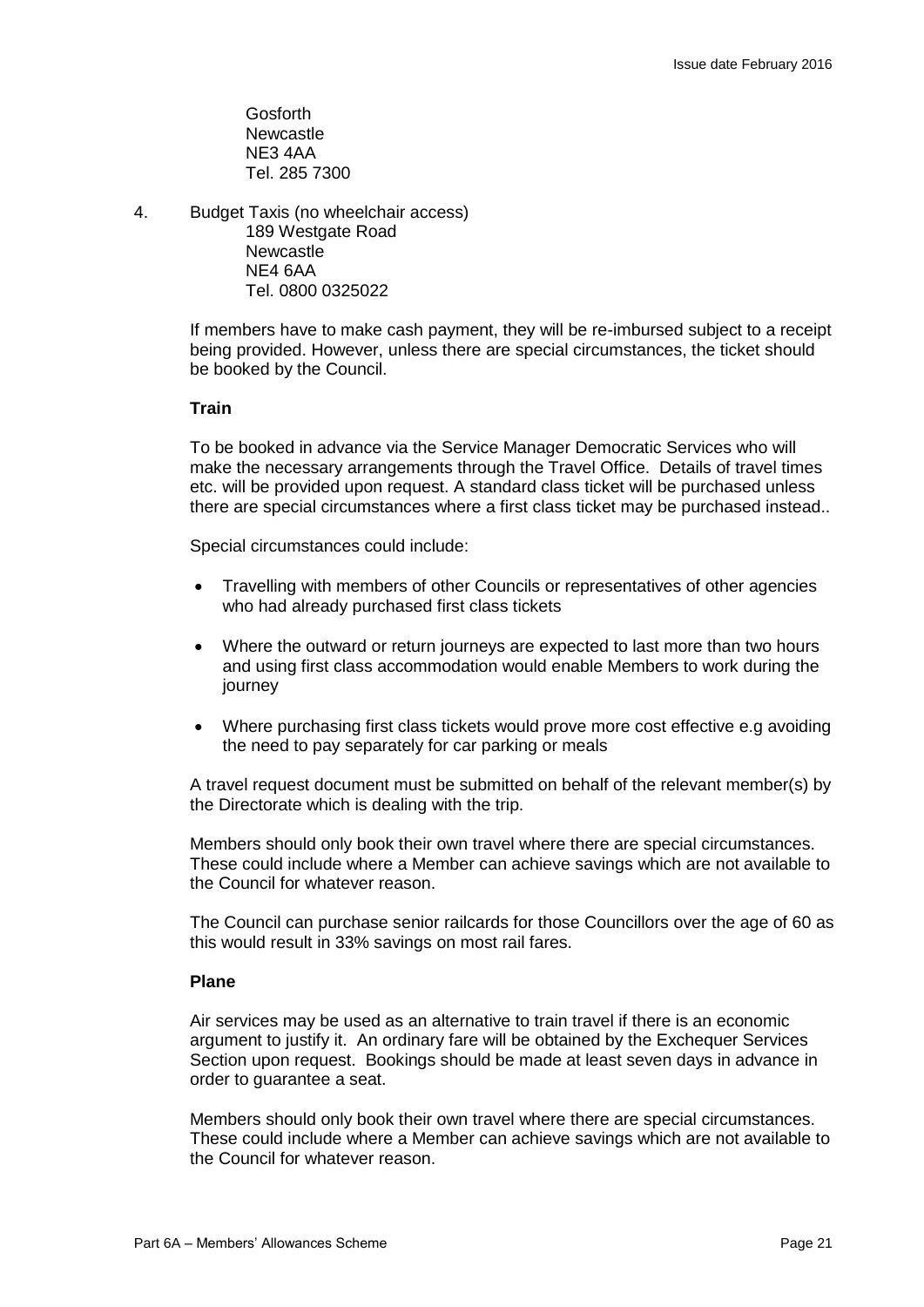### **Car - Long Distance**

If a member wishes to use his/her car for travel involving return journeys of 100 miles or more in total they must determine in advance if it is cheaper to do so and/or what other reasons would make a car journey necessary.

The prime reason for use of a car would be that it was cheaper than the costs entailed by the use of public transport. So it might be cheaper if:-

- a member is carrying other members or officers to the same destination and the total cost of the individual fares would exceed the car mileage claim.
- if the use of a car would save the cost of an overnight stay.

The member would need to have assessed all the likely costs of both modes of transport and determining which was the cheapest.

Other reasons for use of a car would be:-

- if a member needs to carry materials or equipment which cannot be easily taken on a train or bus
- if the use of a car would avoid excessive delay

Members will be paid the cheapest of:-

- the car mileage
- the cost of the appropriate Second Class rail fare less 2% commission plus the 5p per mile/per passenger supplement
- NB: The Service Manager Democratic Services has access to a corporate credit card which enables the Council to maximise savings e.g. through the use of internet bookings.

#### **Outside Organisations**

Travelling expenses will be payable to members appointed by the City Council to any approved outside organisation irrespective of venue.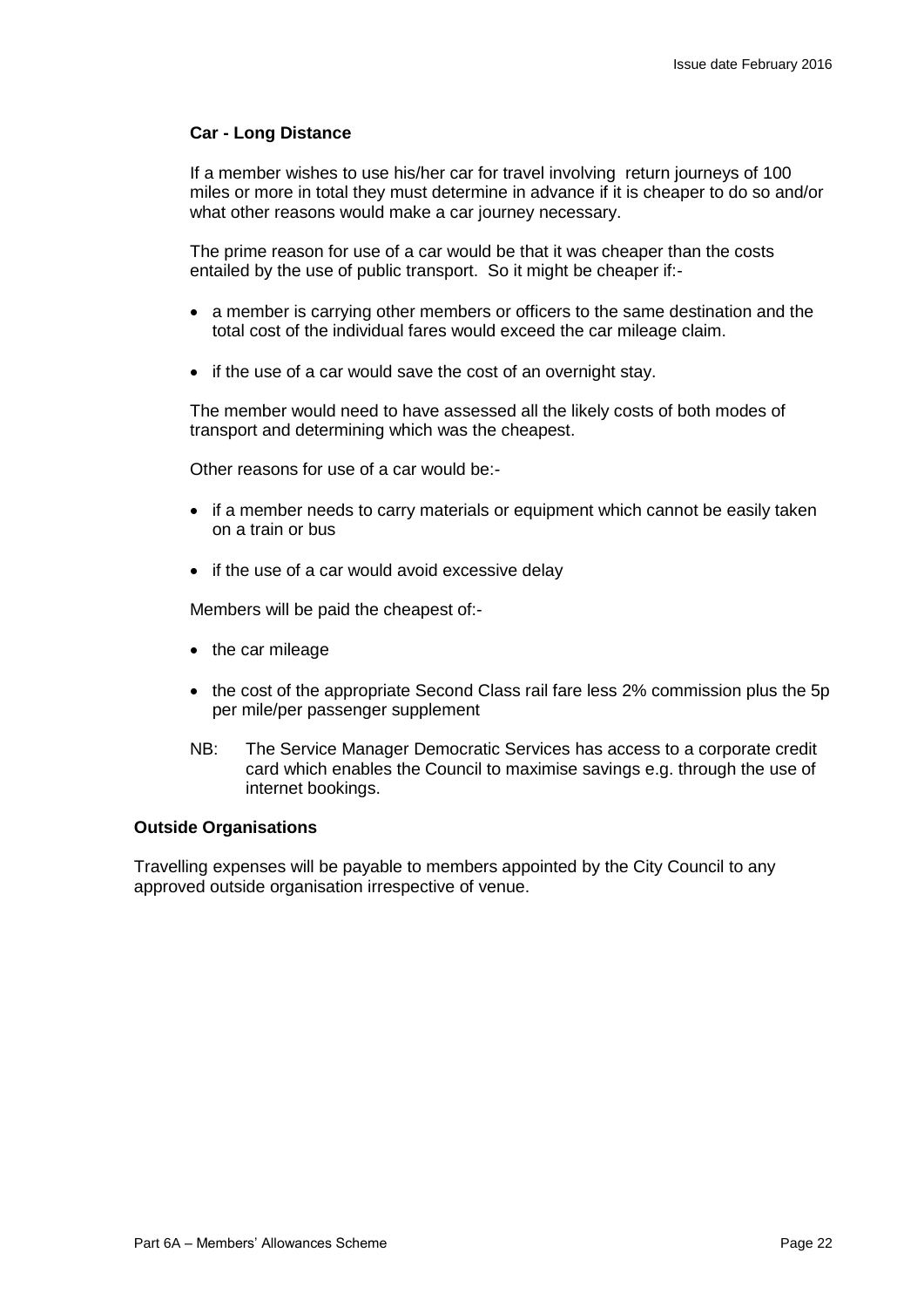# **SUBSISTENCE (DAILY) ALLOWANCES**

#### (a) **Daily Allowances**

In the case of an absence, not involving an absence overnight, from the usual place of residence, the following allowances will be paid:

- Up to £10 per day for an absence of up to four hours away from the normal place of residence
- Up to £20 per day for an absence of four to eight hours away from the normal place of residence

Up to £30 per day for an absence of more than eight hours away from the normal place of residence

Members should note that they are entitled to claim if they have been on an approved duty for the time specified and if they have incurred some expenditure on subsistence. These rates are the maximum and claims for such expenses should be for the amount actually incurred or the rate above, whichever is the lesser.

### (b) **Overnight absence**

Accommodation for overnight absence will be arranged at a minimum 3\* hotel, unless there are special circumstances e.g. where the Council can take advantage of special offers. Members must always book accommodation in advance through the Travel Office (who will pay the bill).

#### (c) **Communication Allowance**

Until 2009/10 the Council paid an allowance of £500 per annum, in twelve monthly instalments. This was a contribution towards the additional telephone and IT costs which members incur when acting on behalf of the Council. As part of the 2009/10 review, the Independent Remuneration Panel recommended that instead of receiving a separate Communications Allowance, this form part of the Basic Allowance which would enable the Allowance to be index-linked in future years, it having been introduced as a flat rate payment in 2004. This was agreed by full Council on 4 March 2010 and took effect from 1 April 2010.

Members can be issued with equipment provided that these are only used for Council purposes. Consumables such as paper and cartridges are also supplied free of charge.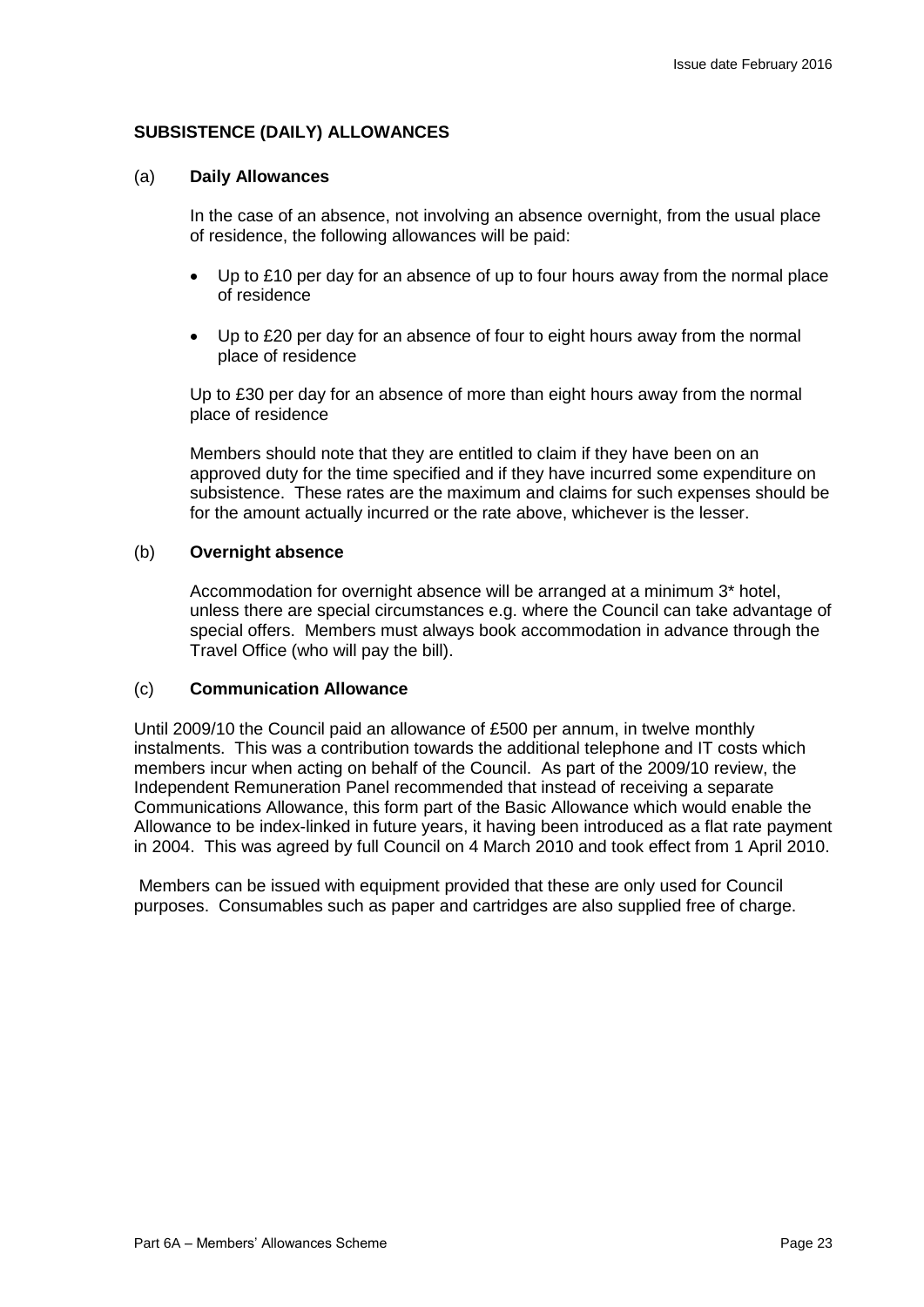### **PROCEDURE FOR CLAIMING DEPENDANTS' CARERS' ALLOWANCES**

- Members to claim actual expenditure up to a maximum of £7.55 per hour, the level to be reviewed on an annual basis.
- Payments to be made for care of dependants, whether they be children, elderly persons or those with some form of disability – Members to be able to claim for care provided by relatives not living in the family home.
- Payments to be made where Members are undertaking approved duties as set out in appendix 2 (these being drawn from the regulations). Essentially, any formal committee meeting would represent an approved duty, as would meetings with officers or tenants groups, attendance at site visits and ward surgeries. The only category which is exempt is attendance at political group meetings. Members should be able to claim for travelling time as well as the meetings themselves. Any member requiring clarification as to whether a duty is eligible should contact either the Assistant Director Legal Services or the Service Manager Democratic Services.
- No limit to be imposed on the number of claims per member.
- Carers not to be subject to registration.
- The insurance implications to be kept under review, it being made clear that the contract is between the individual member and the carer rather than between the Council and the carer.
- Claimants to complete a form specifying the nature, date and duration of the approved duty and the amount claimed, the form to be signed by both the member and carer and show the date of the claim with the carer's name and address also being supplied.
- No limit to be imposed on start or finish times, members to be able to claim for daytime as well as evening and weekend duties.
- Claims to reflect costs actually incurred, no provision at this stage to be made for carers' travelling expenses. No distinction to be drawn between the different levels of care required, nor the number requiring care at any one time
- Claims to be submitted to Exchequer Services with Members being reimbursed via the monthly payroll.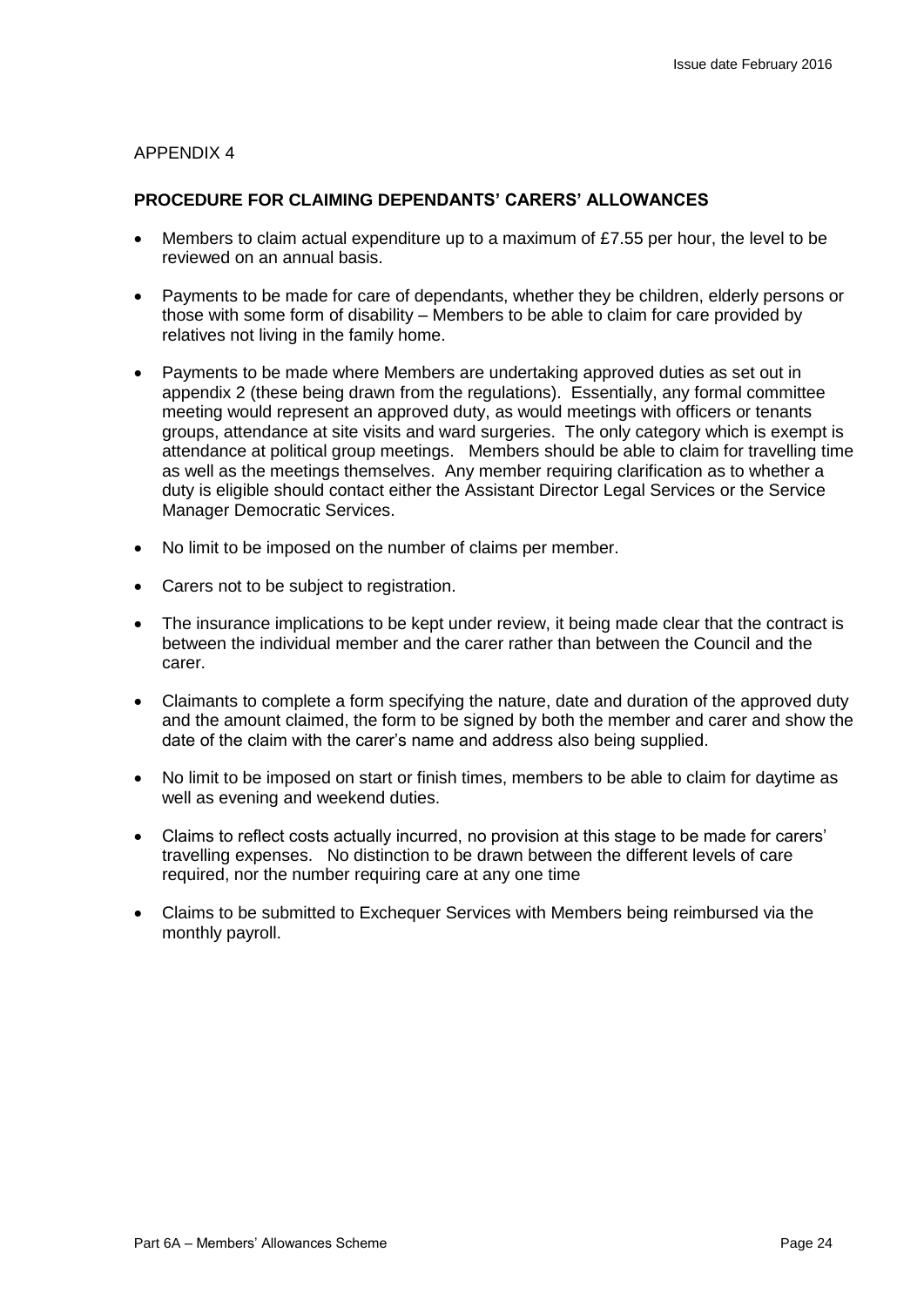# **PROTOCOL RE AUTHORISATION OF MEMBERS' CLAIMS FOR ALLOWANCES AND EXPENSES**

Under the Newcastle Charter, the Service Manager Democratic Services is responsible for preparing and maintaining the Council's Members' Allowances Scheme. Under the Scheme, the Service Manager Democratic Services authorises claims for allowances and expenses submitted by individual members.

The Members' Allowances Scheme provides that claims for the following allowances must be submitted within one month from the date on which the entitlement arises:

- Dependants' Carers' allowance
- Travelling and subsistence allowance
- Co-optees' allowance

The Service Manager Democratic Services and Standards Committee have delegated power to permit claims to be paid outside that period.

Should the Service Manager Democratic Services, or (in his absence) officers acting on his behalf, have concerns about individual Members' claims which they are unable to resolve satisfactorily, then these should be referred to Standards Committee for determination.

The Chair of Standards Committee will be notified as soon as any referral has been made and will confirm, in conjunction with the Service Manager Democratic Services, the timescale for the Committee's consideration of this matter and the documents to be presented.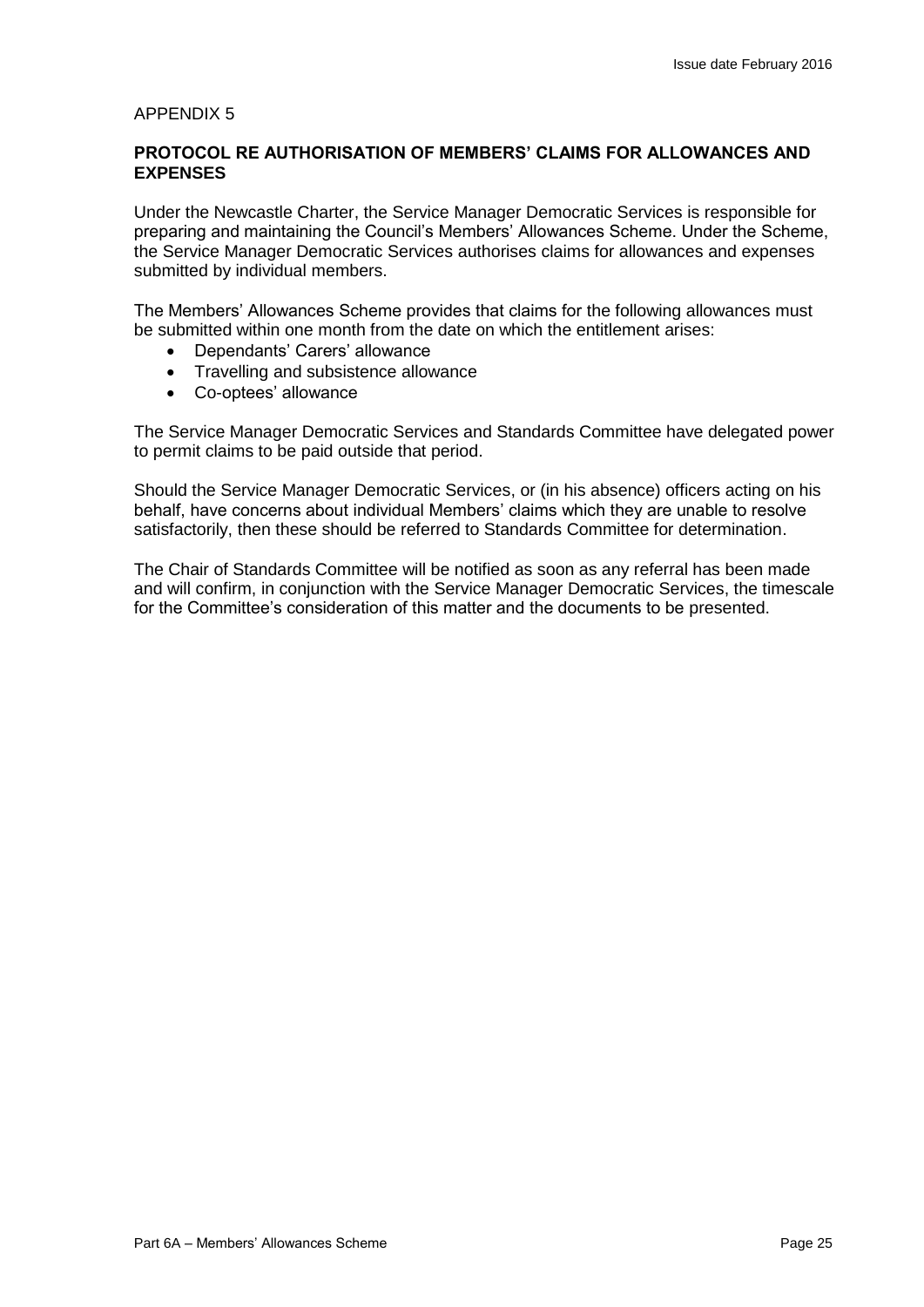# **TAXATION**

This appendix should be read in conjunction with Section 10 of this handbook.

#### **Taxable and NI-able Expenses**

**Tax and National Insurance contributions will be deducted at the standard rate from members monthly allowance payment. Members should note that it is their personal responsibility to inform the Inland Revenue if as a result of receiving their members allowance they either are or become liable to pay higher rates of tax or have a change in their national insurance position e.g. reach state pension age The following will also be subject to tax and national insurance contributions at source.**

- Telephone installation costs.
- 75% of the cost of a travel ticket will be subject to tax and NI to cover private use.

The following will also be taxable but will not be taxed at source. Members will be provided with a year end benefits statement P11D with these details on. These should be included on their own tax returns as "other income".

- Computers for home use where the total cost of the equipment exceeds £2500.
- Any other benefits in kind.

Members will be provided with a car mileage statement at the tax year end showing details of their car mileage payments. If Members are required to complete their own tax returns they will not have to account for car mileage allowances from the City Council.

There have been occasions where members have paid too much NI because of the contributions they had already made via their employer. If a Councillor earns above the threshold (currently £33,450pa), they could request deferral on the NI contribution arising from their Members Allowance. The Inland Revenue would then assess at the year end the level of contribution required. If the deferment was agreed their NI contribution on earnings above the threshold would fall to 1%. Members may wish to seek advice from the Inland Revenue if they feel their circumstances warrant it.

#### **Non Taxable and Non NI-able Expenses**

#### **Provided that there is no element of profit or personal use members do not pay tax on the following:-**

- Bus Fares
- Train Fares
- Aeroplane Fares
- Taxi Fares

The Inland Revenue will need to be satisfied that the reimbursements have actually been incurred.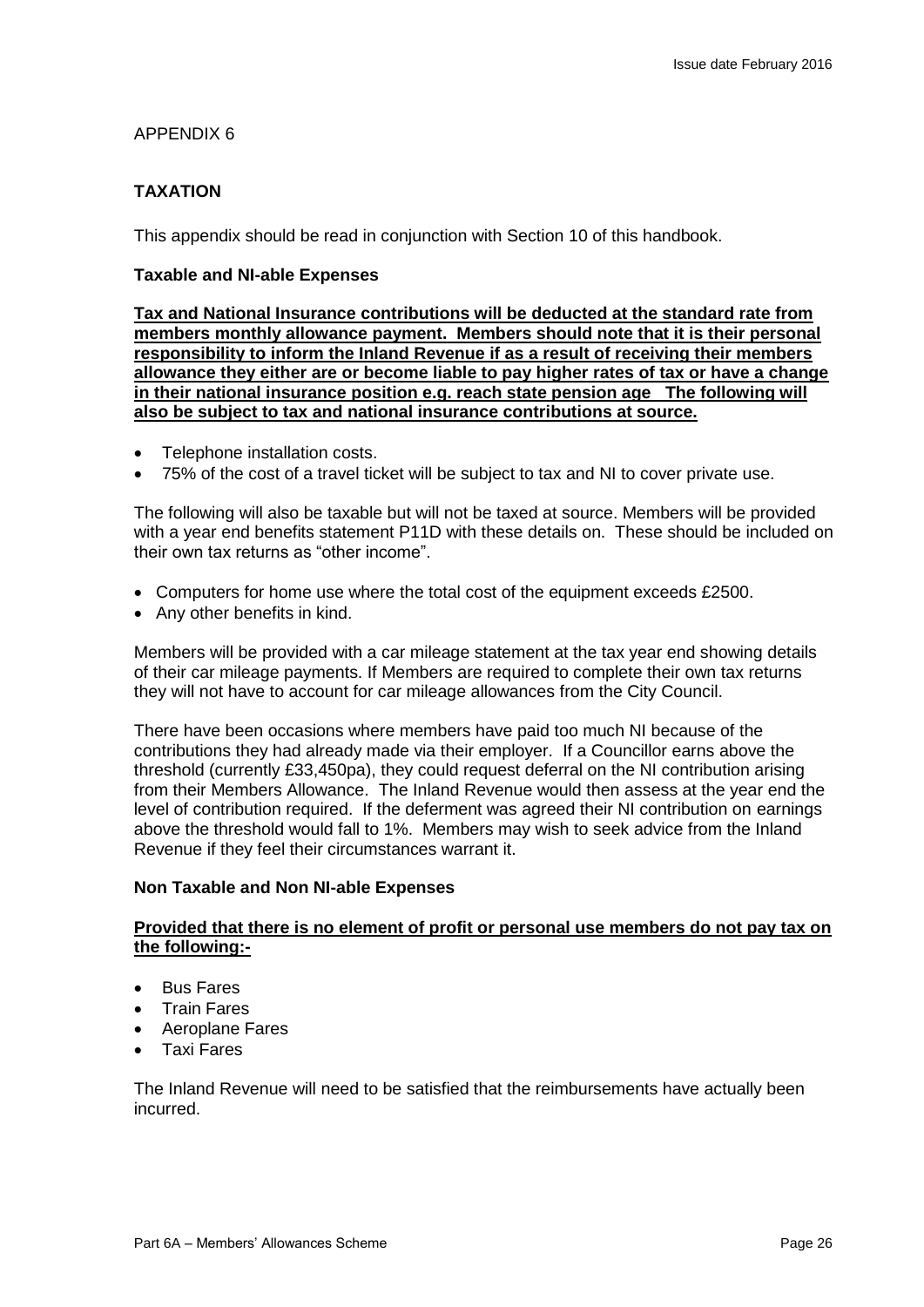#### **Subsistence Allowances**

Daily subsistence allowances are classed as emoluments and are taxable when they are paid for meetings of the Authority at the Civic Centre. Other daily subsistence allowances are not taxable.

Overnight subsistence and conference travelling and subsistence allowances are not taxable provided the rates quoted in Appendix 3 are not exceeded.

# **TAX RELIEF FOR EXPENSES**

A number of expenses are eligible for tax relief.